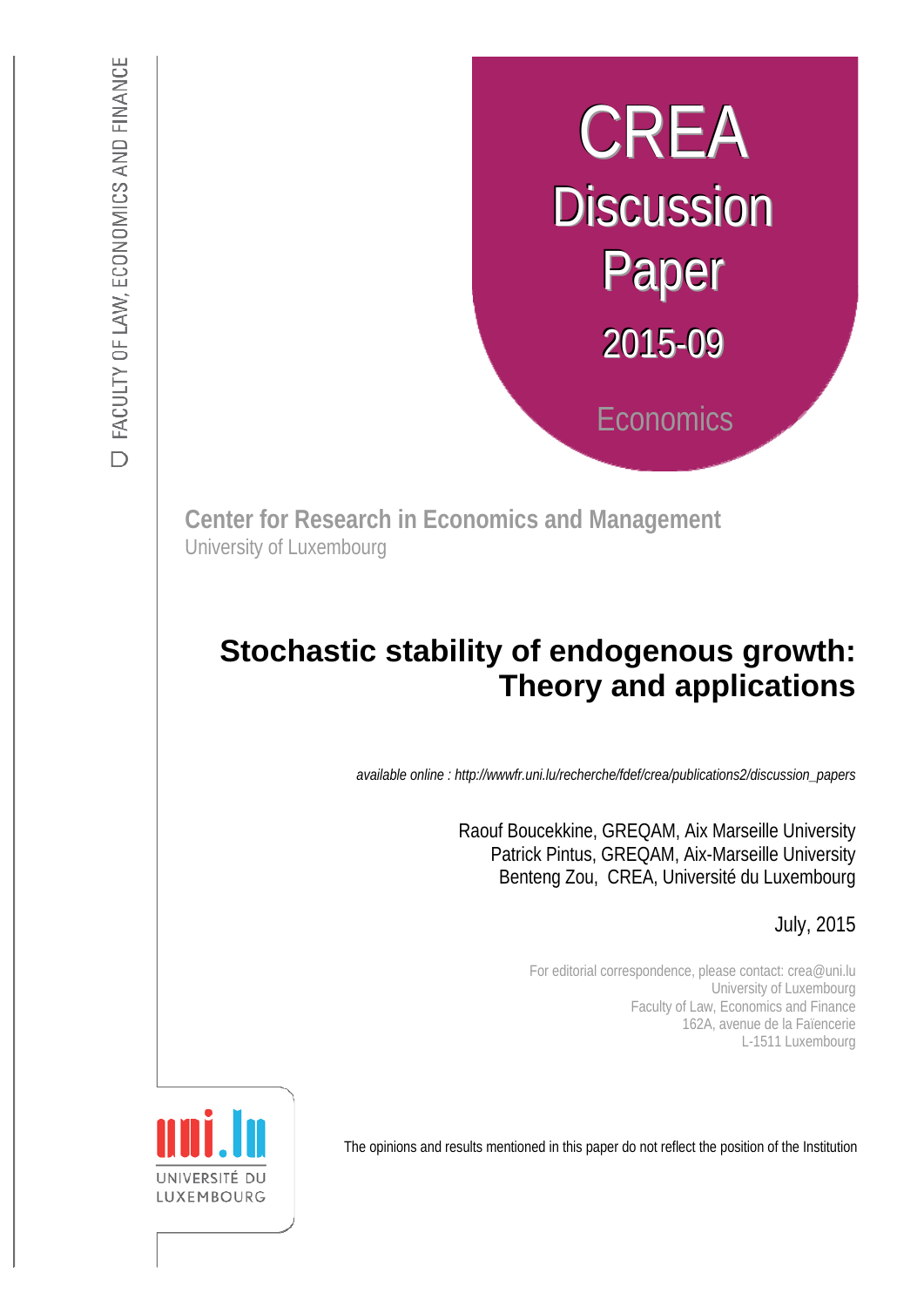# **Stochastic stability of endogenous growth: Theory and applications** *<sup>∗</sup>*

Raouf Boucekkine *†* Patrick Pintus *‡* Benteng Zou*§*

#### **Abstract**

We examine the issue of stability of stochastic endogenous growth. First, stochastic stability concepts are introduced and applied to stochastic linear homogenous differential equations to which several stochastic endogenous growth models reduce. Second, we apply the mathematical theory to two models, starting with the stochastic AK model. It's shown that in this case exponential balanced paths, which characterize optimal trajectories in the absence of uncertainty, are not robust to uncertainty: the economy may almost surely collapse at exponential speed even though productivity is initially arbitrarily high. Finally, we revisit the seminal global diversification endogenous growth model (Obstfeld, 1994): taking into account stochastic stability calls for a redefinition of the mean growth concept, which leads to revisit the established wisdom on the growth effect of global diversification.

**Keywords:** Endogenous growth, stochastic growth, stochastic stability, AK model, Global diversification

**JEL classification:** O40, C61, C62

*<sup>∗</sup>*We thank Herbert Dawid, Giorgio Fabbri, Cuong Le Van, Takashi Kamihigashi, Fabien Prieur, John Stachurski and Thomas Steger for useful discussions. The usual disclaimer applies.

*<sup>†</sup>*Aix-Marseille University (Aix-Marseille School of Economics), CNRS and EHESS, and senior member of the Institut Universitaire de France. 2 rue de la charite 13002 Marseille, France. E-mail: ´ Raouf.Boucekkine@univ-amu.fr

*<sup>‡</sup>*Aix-Marseille University (Aix-Marseille School of Economics), CNRS and EHESS. 2 rue de la charite´ 13002 Marseille, France. E-mail: patrick.pintus@univ-amu.fr

*<sup>§</sup>*CREA, University of Luxembourg. 162a, avenue de la Faiencerie, L-1511, Luxembourg. E-mail: benteng.zou@uni.lu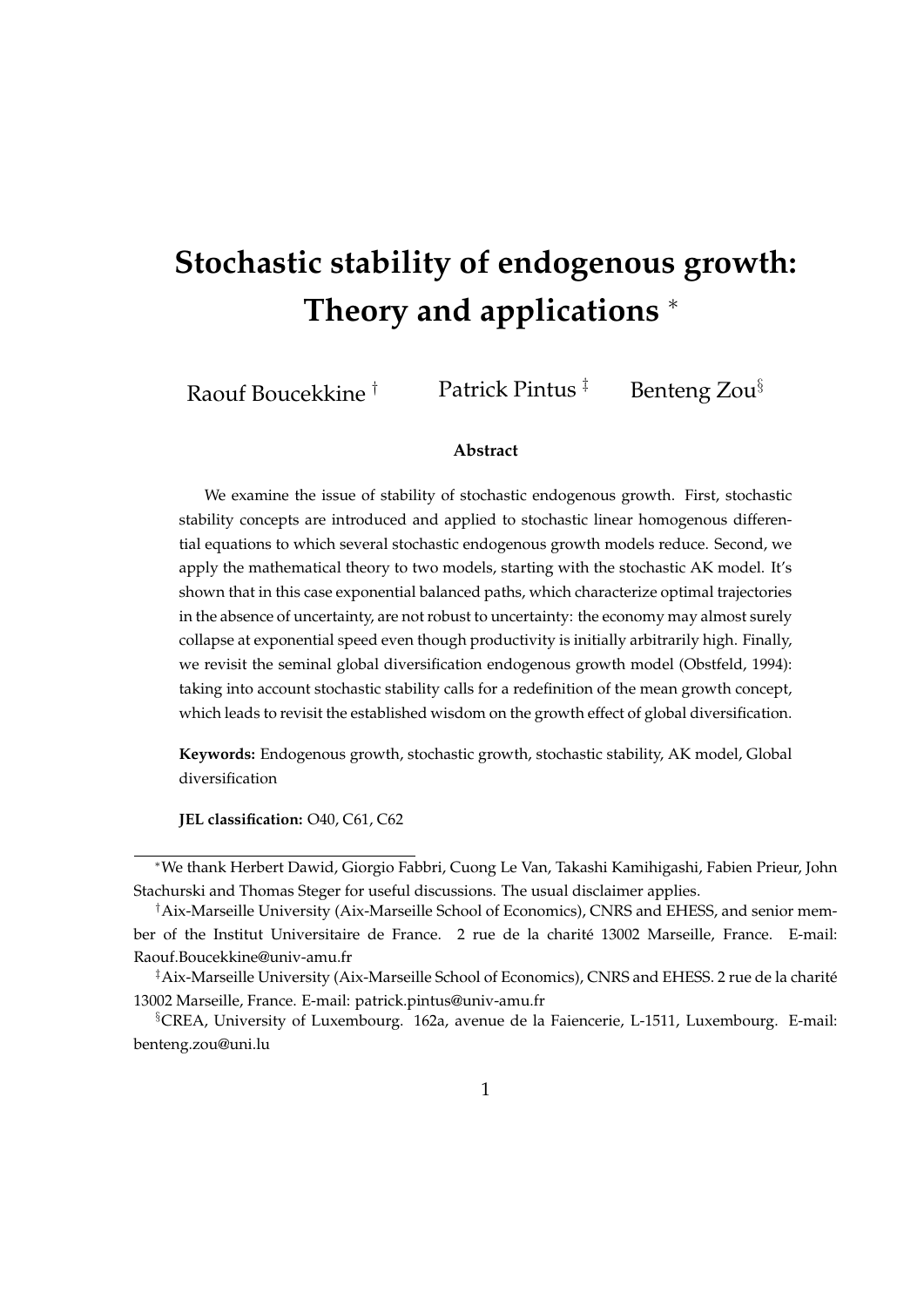### **1 Introduction**

The neoclassical stochastic growth models has been the subject of a quite visible economic theory literature since the celebrated Brock and Mirman's 1972 paper (see also Mirman and Zilcha, 1975, and the less known contribution of Merton, 1975). This notably includes the study of the existence of stochastic steady states and their stability. In contrast, no such a literature exists for endogenous growth models. This is partly due to the fact that many of these models rely on zero aggregate uncertainty as in the early R&D based models (see for example, Barro and Sala-i-Martin, 1995, chapters 6 and 7). When uncertainty does not vanish by aggregation as in de Hek (1999), the usual treatment consists in applying Merton's portfolio choice methodology (Merton, 1969 and 1971) to track expected growth rate and its volatility. Recently, Steger (2005) and Boucekkine et al. (2014) apply the same methodology to study the stochastic AK model for a closed economy and for a small open capital constrained economy respectively. Precisely, these authors assume the existence of balanced growth paths (as in the deterministic counterparts) and compute the associated expected growth rates and growth volatilities, without addressing the issue of stochastic stability of the selected paths. Earlier and more fundamental papers on stochastic growth have taken the same avenue. The Obstfled (1994) paper on growth and diversification is one of them. We shall show that taking into account stochastic stability calls for a redefinition of the mean growth concept, which leads to revisit the established wisdom on the growth effect of global diversification as exposed in Obstfled's seminal work.

It's important to notice at this stage that one cannot address the issue of stochastic stability of endogenous growth simply by adapting the available proofs in Brock and Mirman (1972) or Merton (1975). For example, strict concavity of the production function is needed in the latter in order to build up the probability measure for stability in distribution, so the strategy cannot be applied to the benchmark stochastic endogenous growth model, the AK model with random output technology. Rather, we take a much simpler and more specific approach exploiting the typical linearities showing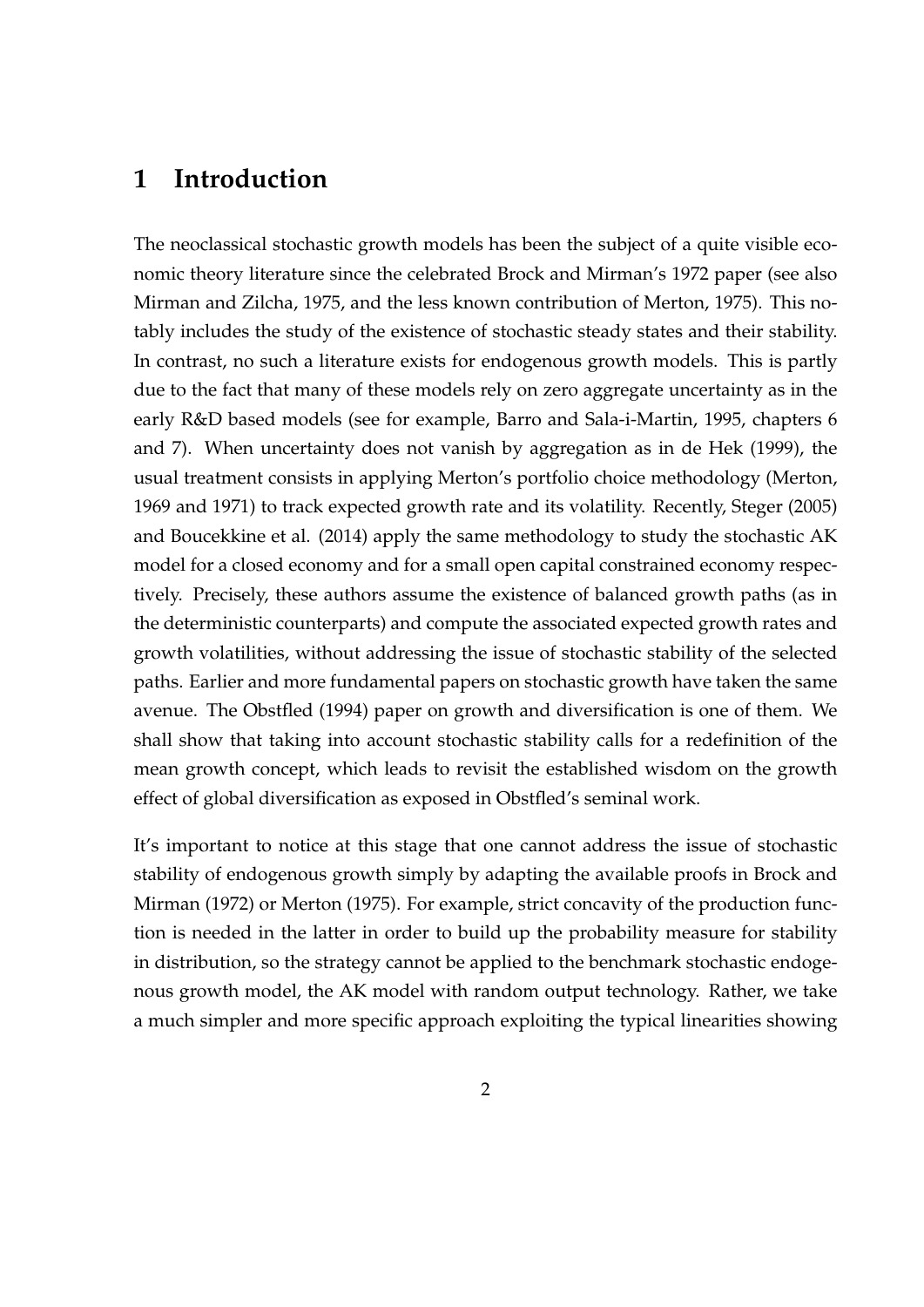up in (reduced-forms) endogenous growth models. When uncertainty is modelled as a geometric Brownian motion, which is very common in growth theory (see the survey of Jones and Manuelli, 2005, or the textbook of Acemoglu, 2009), we show that the study of stochastic stability of AK-type growth models amounts in such a case to studying stability of a standard stochastic linear differential equation. Relying on the specialized mathematical literature (Mao, 2011, or Khasminskii, 2012), we are able to straightforwardly state stochastic stability theorems. We then apply these theorems to two models. The first one is the standard stochastic AK model. Strikingly enough, we ultimately show that the typical (deterministic) balanced growth paths are hardly stochastically stable in our simple framework. Even more, we show that the trivial equilibrium, *k <sup>∗</sup>* = 0, is globally stochastically asymptotically stable in the large and almost surely exponentially stable (that's the optimal paths almost surely collapse at exponential speed) even when productivity is arbitrarily high. Kamihigashi (2006) states a similar convergence result for discrete time stochastic growth models. However, his results (see Theorem 2.1, page 233) are based in particular on the assumption that " $\cdots$  for almost every sample path, the gross growth rate over a long horizon is less than one, i.e., the net growth rate over a long horizon is negative". No such assumption is required here, the continuous time framework used allows to reach the same conclusion at a much lower analytical cost.

Even more importantly, through an application to the seminal global diversification model due to Obstfled, we show that accounting for stochastic stability calls for revisiting the concept of mean growth usually chosen. The central and famous result from this model is that if the economy holds *some* risk-free capital, a fall in exogenous risk unambiguously leads to an increase in the share of wealth invested in risky capital. In other words, a portfolio shift toward riskier capital triggers a return effect that dominates the possibly adverse effect of a higher propensity to consume out of total wealth. As a consequence, growth and welfare go up. In contrast, goes the intuition, complete specialization in risky capital results in an ambiguous effect of exogenous risk on growth, that is entirely governed by whether the intertemporal substitution elasticity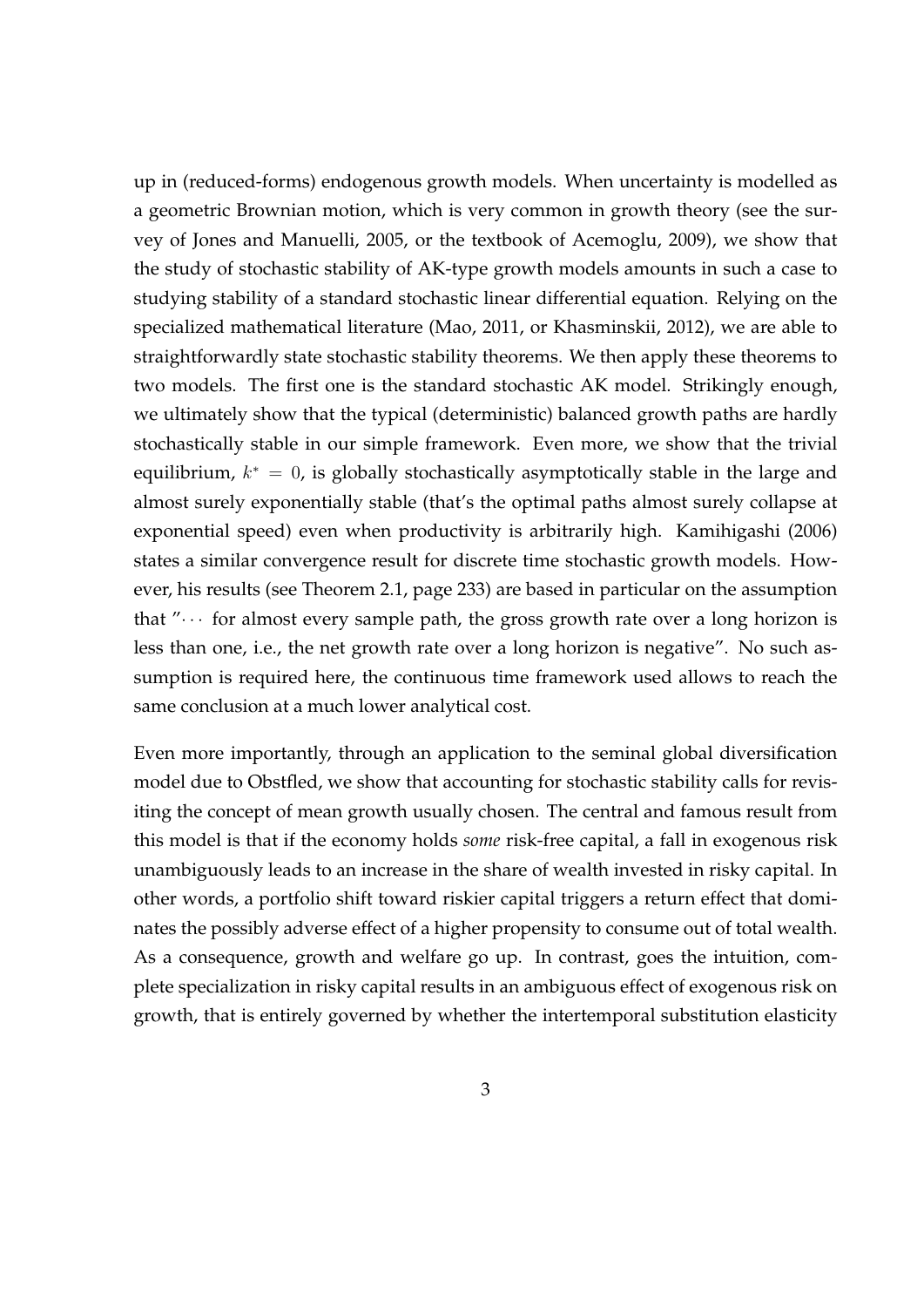is larger or smaller than one.

In this paper we show that such results are based on a definition of mean growth that seems natural absent any concern about stability of the balanced-growth path but that turns out to be misleading if the issue of stability is addressed, as it should be. To understand why a confusion may arise, it is important to stress that Obstfeld considers an *AK* model where risk is introduced via diffusion equations that involve geometric Brownian motions. In such a setting, the dynamics of the economy that result from optimal portfolio and savings decisions are described by a linear, stochastic differential equation with fixed coefficients and one might wrongly think that two correct concepts of growth are available to freely choose from. The first defines mean growth as the growth rate of average wealth, which is the one used by Obstfeld (1994) and many others (see e.g. Jones and Manuelli, 2005). The alternative definition, which emerges naturally in the quest for stability conditions that is developed below, is to define mean growth as the average growth rate of wealth, as opposed to the growth rate of average wealth. Because by assumption wealth is log-normally distributed, it follows by Jensen's inequality that the average growth rate of wealth - second notion - is lower than the growth rate of average wealth - first notion. Not surprisingly, stochastic stability holds if and only if the average growth rate is positive, a condition that is stronger than the requirement that the growth rate of average wealth be positive. More importantly, we show that very different comparative statics results obtain when one uses the second definition of mean growth, as one should in view of stability conditions. More precisely, mean growth happens to be enhanced by financial integration under conditions that would possibly lead to the opposite conclusion if one were to use the definition of mean growth advocated in Obstfeld. This property is most striking in a specialized economy, where for example a fall in exogenous risk results in larger growth even if the intertemporal substitution elasticity is smaller than one, despite the fact that a portfolio shift does not happen.

This paper is organized as follows. Section 2 presents the mathematical background needed. Section 3 is devoted to the application to the stochastic AK model. Section 4 is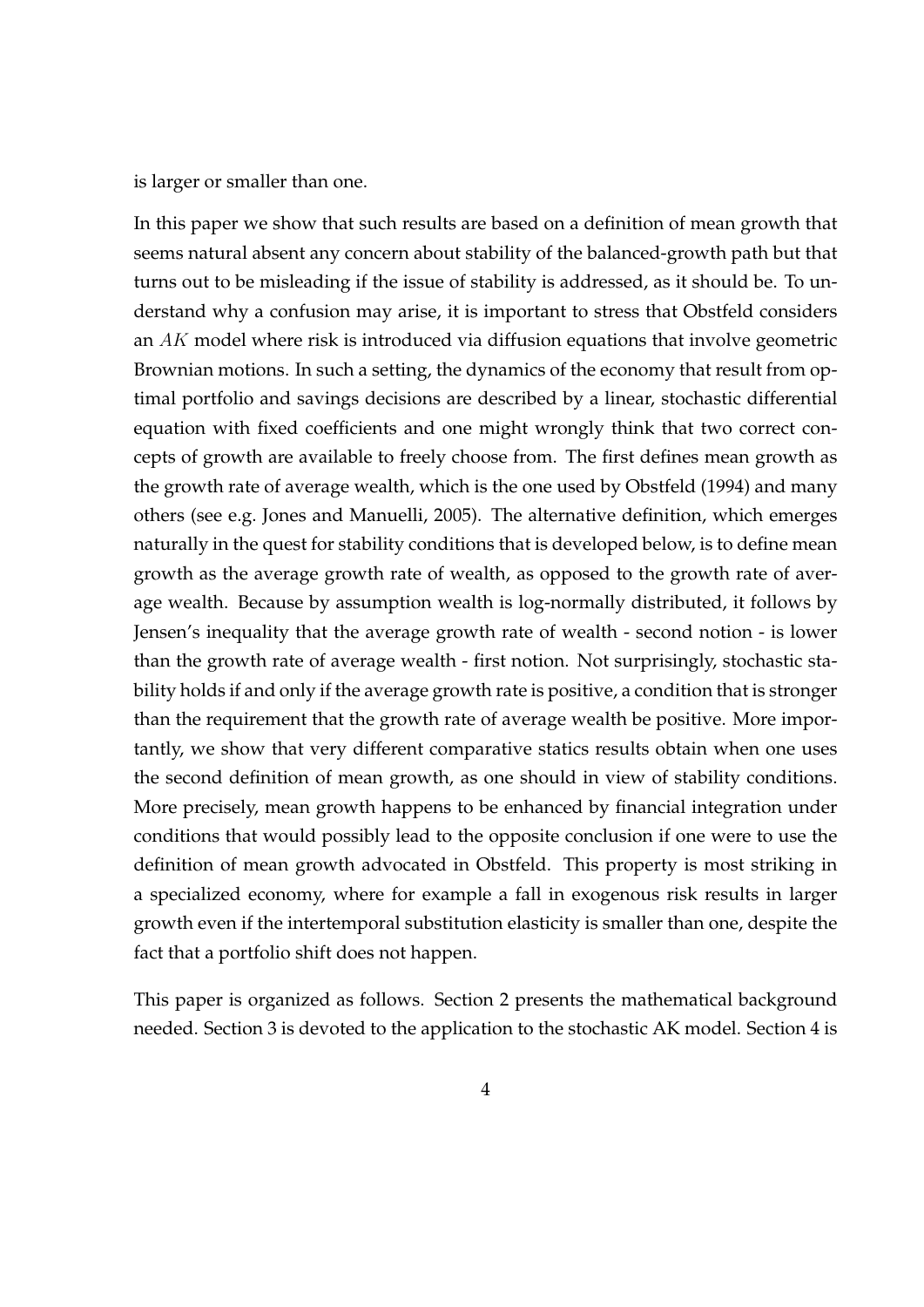the application to the global diversification model. Section 5 concludes.

# **2 Stochastic stability of linear stochastic differential equations**

Consider the typical linear Ito stochastic differential equation

$$
dx(t) = ax(t)dt + bx(t)dB(t), t \ge 0
$$

with initial condition  $x(0) = x_0$  given,  $B(t)$  standard Brownian Motion, *a* and *b* constants. The general solution takes the form

$$
x(t) = x_0 \exp\left\{ \left( a - \frac{b^2}{2} \right) t + bB(t) \right\}.
$$
 (1)

Compared to the pure deterministic case (case  $b = 0$ ), an extra negative term,  $-\frac{b^2}{2}$ 2 shows up in the deterministic part of the solution . It's therefore easy to figure out why the noise term,  $bx(t)dB(t)$ , is indeed stabilizing. Incidentally, introducing some specific white noises is one common way to "stabilize" dynamics systems. The pioneering work belongs to Khasminskii (2012) and some more recent results can be found in Appleby et al. (2008) and references therein. Thus, the stability conditions under stochastic environments may well differ from the case with certainty. To tackle seriously this issue, we display some useful preliminary definitions.

For simplicity, we only present results for scalar stochastic differential equations. First let us consider a general stochastic differential equation of the form

$$
dx(t) = f(x(t), t)dt + g(x(t), t)dB(t), t \ge t_0
$$
\n(2)

with initial condition  $x(t_0) = x_0$  given and  $B(t)$  standard Brownian Motion. Functions  $f(x(t), t)$  and  $g(x(t), t)$  check

$$
f(0,t) = 0
$$
 and  $g(0,t) = 0$ ,  $\forall t \ge t_0$ .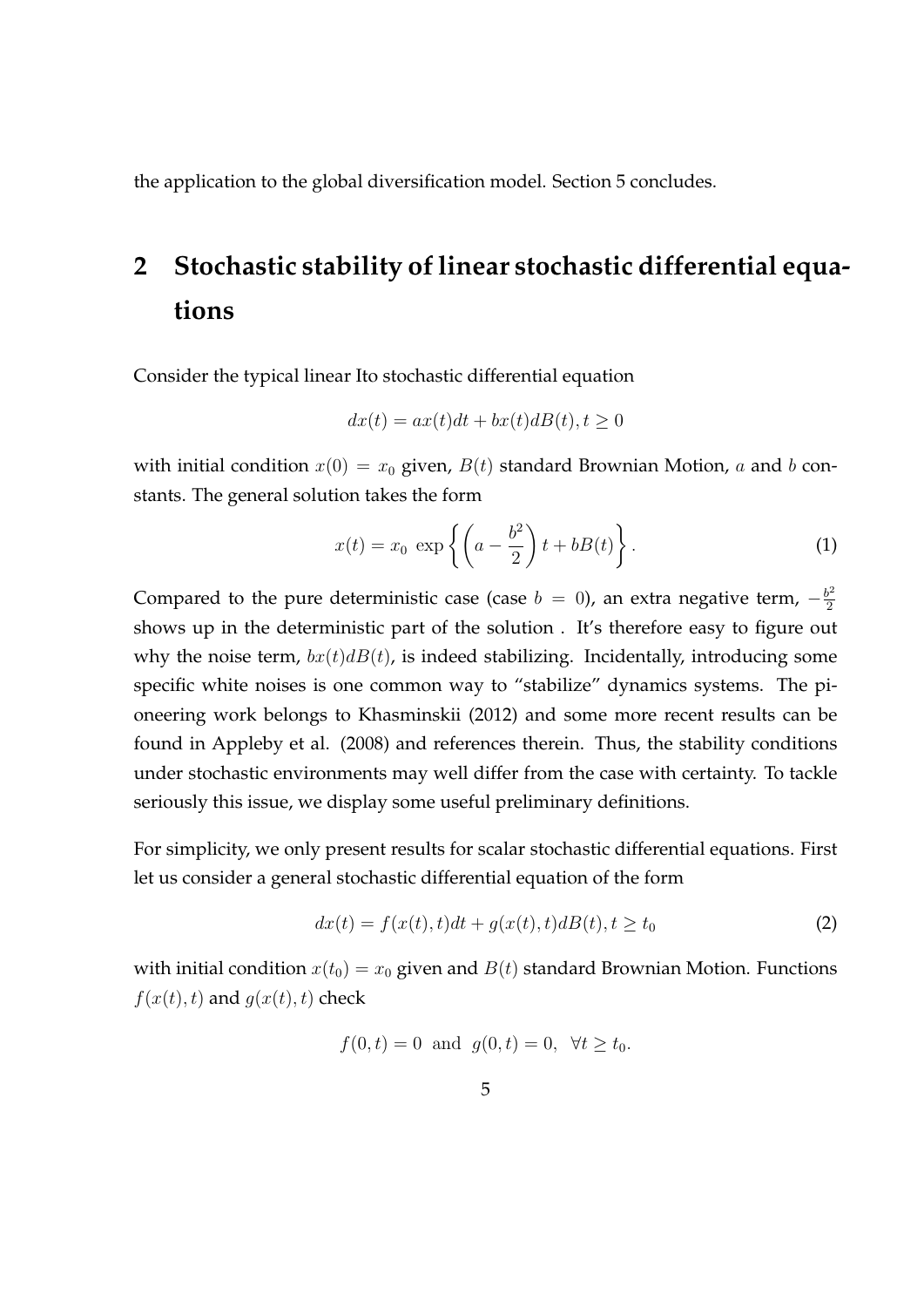Thus, solution  $x^* = 0$  is a solution corresponding to initial condition  $x_0 = 0$ . This solution is also called trivial solution or equilibrium solution.Then for the stability concept<sup>1</sup>, we take the following definitions from the Definition 4.2.1 and 4.3.1, Mao  $(2011).<sup>2</sup>$ 

**Definition 1** *(i)* The equilibrium (or trivial ) solution  $(x^* = 0)$  of equation (2) is said to be *stochastically stable or stable in probability if for every pair of*  $\varepsilon \in (0,1)$  *and*  $r > 0$ *, there exists*  $a \delta = \delta(\varepsilon, r) > 0$ , such that, probability checks

$$
P\{ | x(t; x_0, t_0) | < r \text{ for all } t \ge t_0 \} \ge 1 - \varepsilon
$$

*whenever*  $|x_0| < \delta$ . Otherwise, it is said to be stochastically unstable.

*(ii) The equilibrium solution, x <sup>∗</sup>* = 0*, of equation (2) is said to be stochastically asymptotically stable if it is stochastically stable and, moreover, for every*  $\varepsilon \in (0,1)$ , there exists a  $\delta = \delta(\varepsilon) > 0$ , *such that,*

$$
P\{\lim_{t\to+\infty} \mid x(t; x_0, t_0) \mid=0\} \ge 1-\varepsilon
$$

*whenever*  $x_0 < \delta$ *.* 

*(iii) The equilibrium solution, x <sup>∗</sup>* = 0*, of equation (2) is said to be stochastically asymptotically stable in the large if it is stochastically stable and, moreover, for all*  $x_0$ 

$$
P\{\lim_{t\to+\infty} | x(t; x_0, t_0) | = 0\} = 1.
$$

*(iv) The equilibrium solution, x <sup>∗</sup>* = 0*, of equation (2) is said to be almost surely exponential stable if*

$$
\lim_{t\to+\infty}\sup\frac{\log|x(t;x_0,t_0)|}{t}<0\ \ a.s.
$$

*for all*  $x_0$ *.* 

<sup>&</sup>lt;sup>1</sup>Noticing, it should not be confused with the convergence to an invariant distribution, see for example the setting of Brock and Mirman (1972) or Merton (1075). A non-degenerate distribution would never survive the stability test of our Definition 1.

<sup>2</sup>See also Khasminskii (2012), section 5.3, page 152, section 5.4, page 155, and Definition 1 in section 5.4, page 157.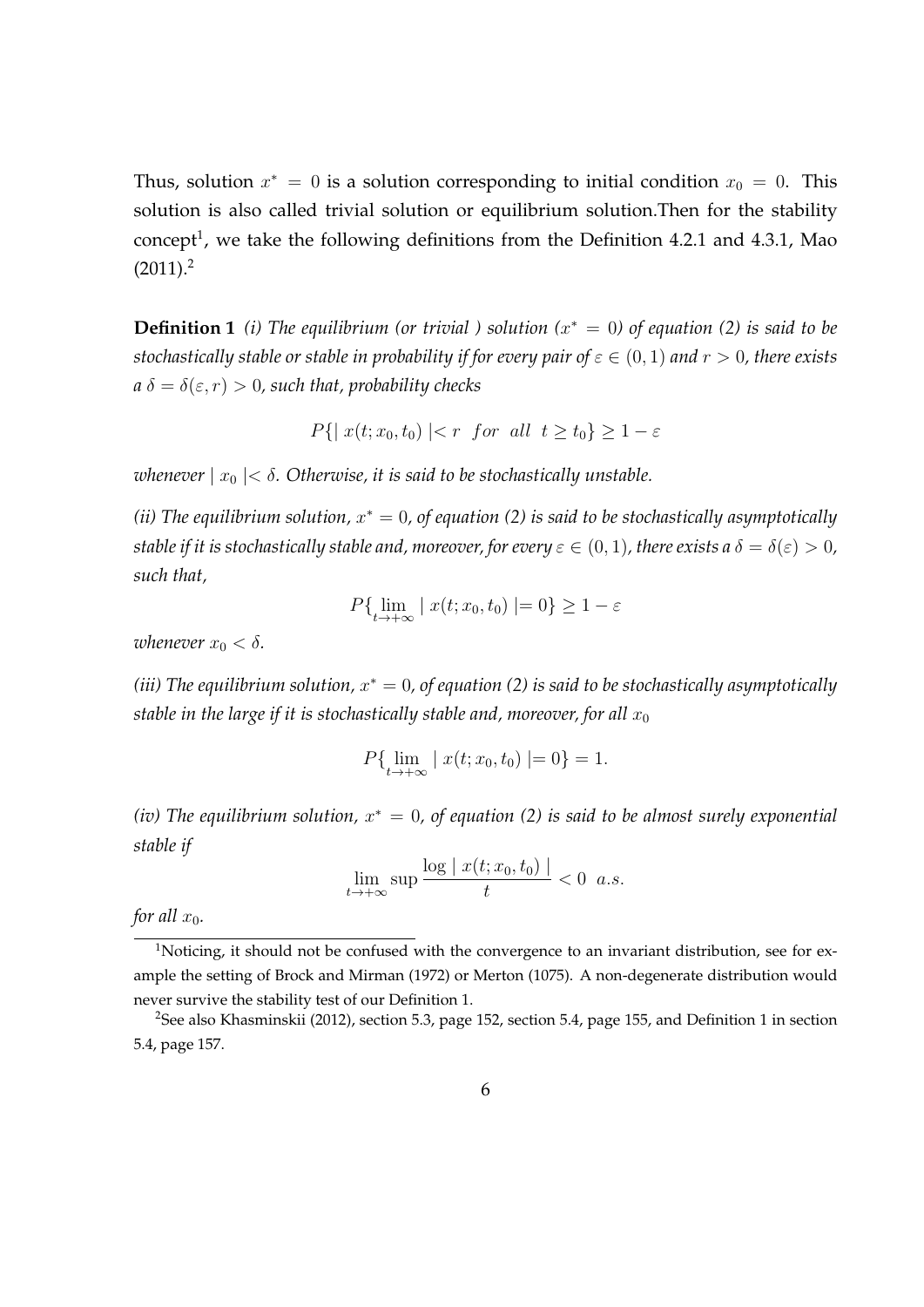We show now how the definitions above give rise to neat stability theorems when applied to homogenous linear stochastic differential equations like those arising from endogenous growth theory. Precisely, consider the equation

$$
dx(t) = a(t)x(t)dt + b(t)x(t)dB(t), t \ge t_0
$$
\n(3)

with initial condition  $x(t_0) = x_0$  given,  $B(t)$  standard Brownian Motion,  $a(t)$  and  $b(t)$ known functions, we have solution as

$$
x(t) = x_0 \exp\left\{ \int_{t_0}^t \left( a(s) - \frac{b^2(s)}{2} \right) ds + \int_{t_0}^t b(s) dB(s) \right\}
$$
 (4)

Then the following stability results can be demonstrated for the general linear stochastic equation (3). The proof can be found in Mao (2011), examples 4.2.7 and 4.3.8, pages 117-119 and 126-127, respectively.<sup>3</sup>

**Proposition 1** *Consider homogenous linear stochastic equation (3) and denote*  $\sigma(t) = \int_0^t$ *t*0  $b^2(s)ds$ , *we have*

 $\bullet$  (*i*)  $\sigma(\infty)$  < +∞, then the equilibrium solution,  $x^* = 0$ , of equation (3) is stochastically *stable if and only if*

$$
\lim_{t \to +\infty} \sup \int_{t_0}^t a(s)ds < +\infty.
$$

*While the equilibrium solution is stochastically asymptotically stable in the large if and only if*

$$
\lim_{t \to +\infty} \int_{t_0}^t a(s)ds = -\infty.
$$

 $\bullet$  (*ii*)  $\sigma(\infty) = +\infty$ , then the equilibrium solution,  $x^* = 0$ , of equation (3) is stochastically *asymptotically stable in the large if*

$$
\lim_{t \to +\infty} \sup \frac{\int_{t_0}^t \left( a(s) - \frac{b^2(s)}{2} \right) ds}{\sqrt{2\sigma(t) \log \log(\sigma(t))}} < -1, \ a.s. \tag{5}
$$

<sup>3</sup>See also Khasminskii (2012), section 5.3, page 154, and section 5.5, page 159-160.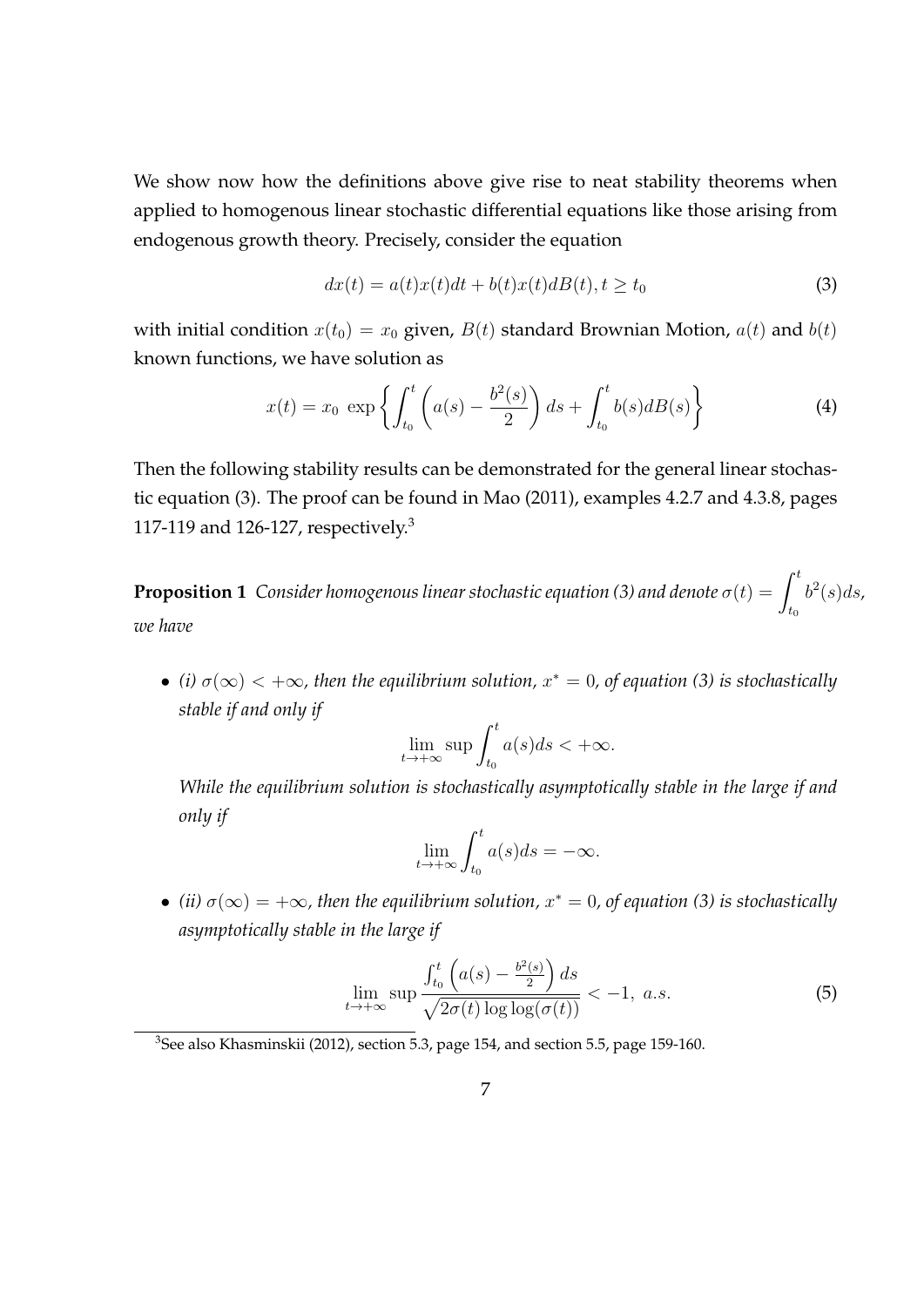• *(iii)* Specially, if both  $a(t) = a$  and  $b(t) = b$  are constants, (5) holds if and only if

$$
a < \frac{b^2}{2}.
$$

*That is, equilibrium solution, x <sup>∗</sup>* = 0*, of (3) is stochastically asymptotically stable in the large if*  $a < \frac{b^2}{2}$  $\frac{p^2}{2}$ .

*• (iv) The equilibrium solution, x <sup>∗</sup>* = 0*, of (3) is almost surely exponentially stable if*  $a < \frac{b^2}{2}$  $\frac{2}{2}$ .

The last two results read that if  $a < \frac{b^2}{2}$  $\frac{p^2}{2}$ , then almost all sample paths of the solution will tend to the equilibrium solution  $x^* = 0$  and the this convergence is exponentially fast. This is not obviously the case in the deterministic case if *a >* 0. This is the key point behind the striking results on the stochastic stability of balanced growth paths in the AK model shown here below.

## **3 Application to the stochastic** *AK−***growth model**

#### **3.1 The stochastic AK model**

Consider strictly increasing and strictly concave utility

$$
\max_{c} E_0 \int_0^\infty U(c)e^{-\rho t}dt,\tag{6}
$$

subject to

$$
dk(t) = (Ak(t) - c(t) - \delta k)dt + bAk dW(t), \quad \forall t \ge 0
$$
\n<sup>(7)</sup>

where initial condition  $k(0) = k_0$  is given, positive constants  $\delta$  and  $\rho$  measure depreciation and time preference, *b* is volatility and *W*(*t*) is one-dimensional Brownian motion. Define Bellman's value-function as

$$
V(k,t) = \max_{c} E_t \int_t^{\infty} u(c)e^{-\rho t} dt.
$$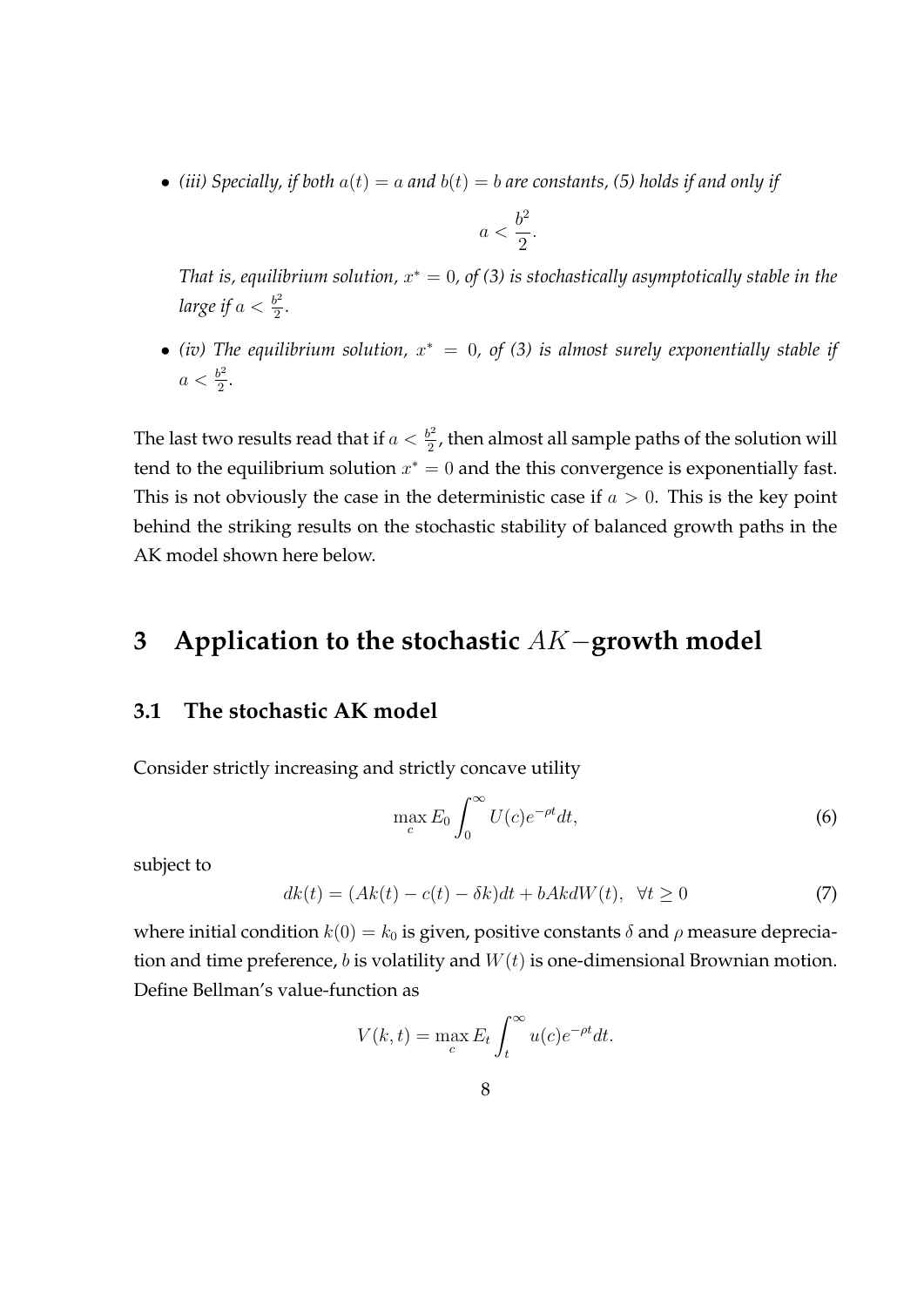Then this value function must satisfy the following stochastic Hamilton-Jacobi-Bellman equation

$$
\rho V(k) = \max_{c} \left[ U(c(t)) + V_k \cdot (Ak(t) - c(t) - \delta k) + \frac{1}{2} b^2 A^2 k^2 V_{kk} \right]
$$
(8)

with *V<sup>k</sup>* first order derivative with respect to *k*. First order condition on the right hand side of (8) yields

$$
U'(c) = V_k(k). \tag{9}
$$

Due to the strictly concave utility, the implicit function theorem gives the solution of (9),  $c^*(t) = c^*(k(t))$ , which is optimal to the right hand side of (8). Substituting this optimal choice into (8), it follows

$$
\rho V(k) = U(c^*(t)) + V_k \cdot (Ak(t) - c^*(t) - \delta k) + \frac{1}{2}b^2 A^2 k^2 V_{kk}.
$$
\n(10)

To find an explicit solution, we take CRRA–Constant Relative Risk Aversion utility:

$$
U(c) = \frac{c^{\gamma}}{\gamma}, \ 0 < \gamma < 1.
$$

It's worth pointing out here that such a range of values for  $\gamma$  implies that  $U(0) = 0$ , that's instantaneous utility is bounded from below. Therefore, consumption going to zero is not ruled out from the beginning. Moreover, the assumed *γ*-values imply that the intertemporal elasticity of substitution (equal to  $\frac{1}{1-\gamma}$ ) is above unity, which has the typical economic implications on the relative size of the income vs substitution effects. This will reveal important for the stochastic stability results obtained in Section 3.2. The first order condition yields the optimal choice

$$
c^* = V_k^{\frac{1}{\gamma - 1}}.
$$

Substituting into the HJB equation (10), we have

$$
\rho V(k) = V_k \cdot (A - \delta)k + \frac{1 - \gamma}{\gamma} V_k^{\frac{\gamma}{\gamma - 1}} + \frac{1}{2} b^2 A^2 k^2 V_{kk}.
$$
 (11)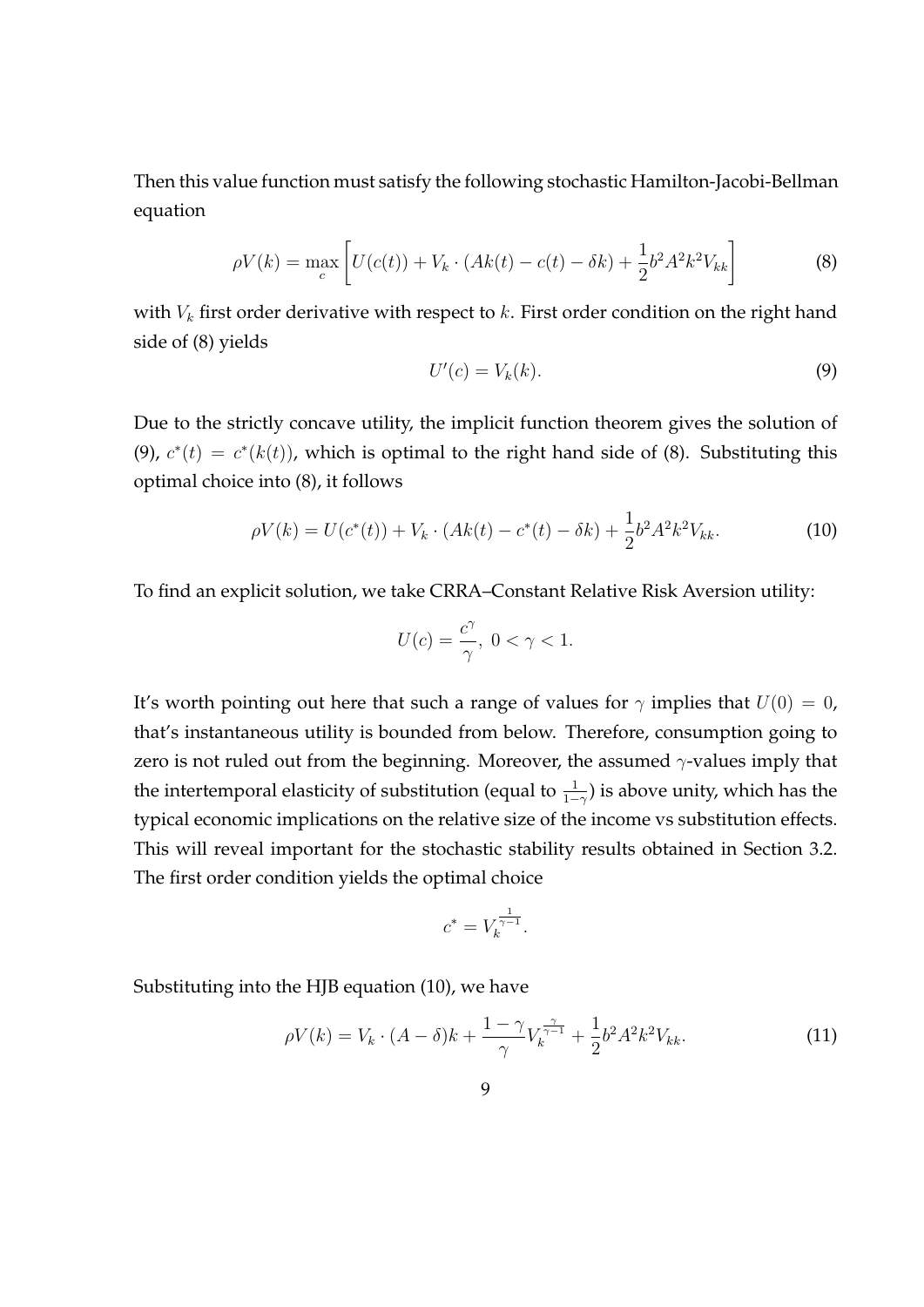Parameterizing the solution as

$$
V(k) = H^{1-\gamma} \frac{k^{\gamma}}{\gamma},
$$

with constant *H* undetermined, and substituting into (6), it is easy to obtain

$$
\frac{1}{H} = \frac{\rho}{1-\gamma} + \frac{b^2 A^2 \gamma}{2} - \frac{\gamma (A-\delta)}{1-\gamma}.
$$
\n(12)

Thus, the optimal choice is

$$
c^* = \frac{k}{H}.
$$

Then the dynamics of optimal capital accumulation follow

$$
dk(t) = \left(A - \delta - \frac{1}{H}\right)k(t)dt + bAkdW(t)
$$
\n(13)

which is a linear stochastic differential equation and the explicit solution is

$$
k(t) = k(0) \exp\left\{ \left[ \left( A - \delta - \frac{1}{H} \right) - \frac{b^2 A^2}{2} \right] t + b A W(t) \right\}.
$$
 (14)

Two observations are in order here. First of all, it is worth pointing out that in the absence of uncertainty, that's when  $b = 0$ , one gets the typical results: in particular, for any initial condition  $k(0) > 0$ , the economy jumps on the optimal path given by (14) under *b* = 0, and the growth rate is exactly  $\frac{A-\delta-\rho}{1-\gamma}$ . The growth rate is strictly positive if and only if  $A > \delta + \rho$  given that  $0 < \gamma < 1$ . Since there are no transitional dynamics, the convergence speed to the balanced growth path is infinite. Second, as already mentioned in Section 2, it is easy to see from the explicit solution above that due to the extra negative term,  $-\frac{b^2A^2}{2}$  $\frac{A^2}{2}$ , the stability conditions may differ from the deterministic case.

#### **3.2 Stochastic stability of the AK model**

It is easy to check in  $AK$ −model,  $\sigma(t) = \int^t$ 0  $bAds = bAt$ . Therefore,  $\sigma(\infty) = +\infty$ .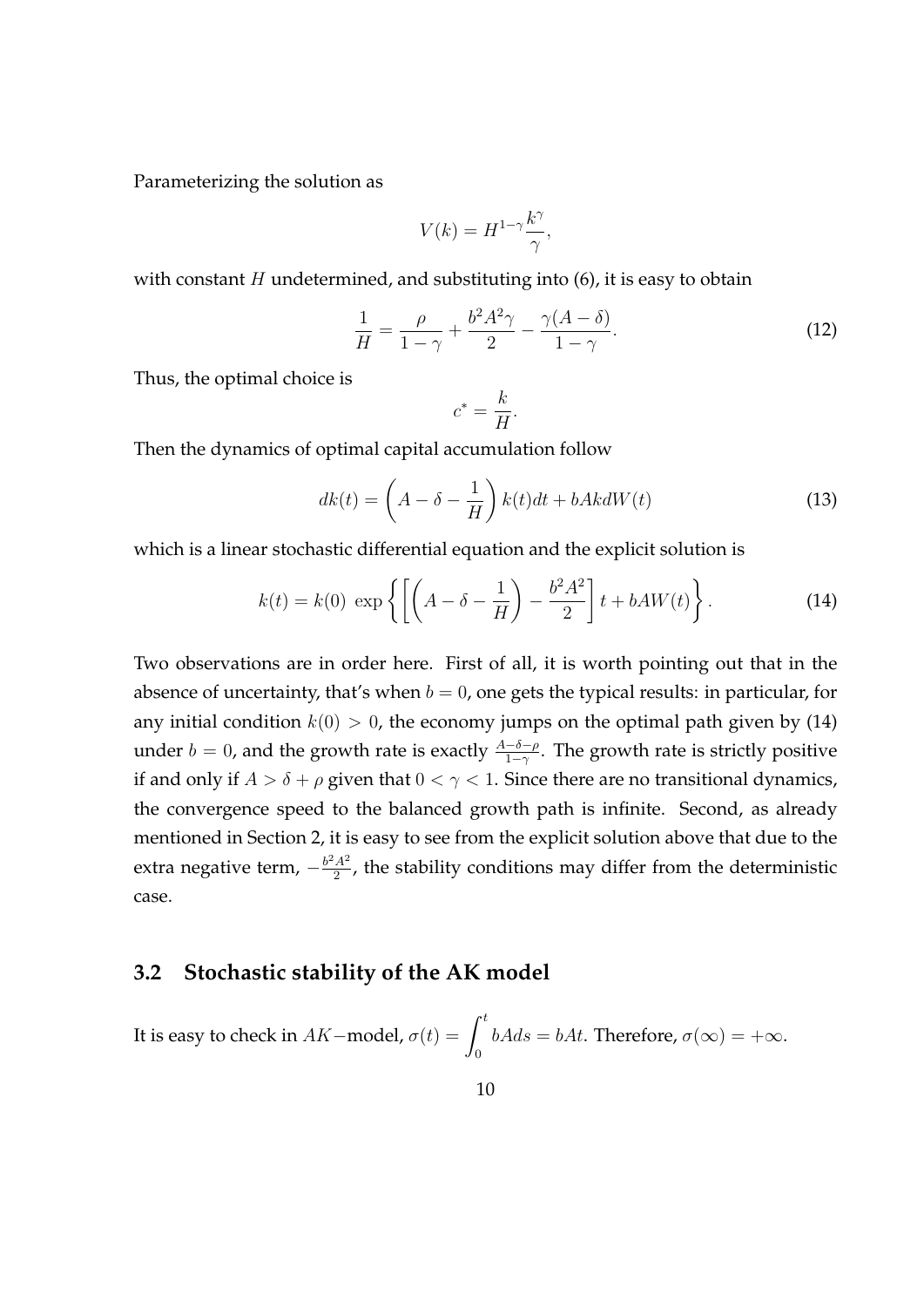From Proposition 1, the capital stock tends to equilibrium *k <sup>∗</sup>* = 0 if

$$
\left(A - \delta - \frac{1}{H}\right) < \frac{b^2 A^2}{2}.
$$

Substituting  $\frac{1}{H}$  from (12) into the above inequality, we have

$$
A-\delta-\frac{\rho}{1-\gamma}-\frac{b^2A^2\gamma}{2}+\frac{\gamma(A-\delta)}{1-\gamma}<\frac{b^2A^2}{2},
$$

which is equivalent to

$$
F(A) \equiv \frac{b^2(1 - \gamma^2)A^2}{2} - A + (\rho + \delta) > 0, \text{ with } 1 - \gamma^2 > 0.
$$
 (15)

Obviously, *F*(*A*) is a second degree polynomial in term of *A* and opens upward. Denote  $\Delta = 1 - 2b^2 (1 - \gamma^2)(\rho + \delta).$ 

Thus, (a) if  $\Delta < 0$ , that is,  $b^2 > \frac{1}{2(1-\gamma^2)}$  $\frac{1}{2(1-\gamma^2)(\rho+\delta)}$ , we have  $F(A) > 0$ , for any *A*; (b) if ∆ ≥ 0, i.e.,  $b^2 \leq \frac{1}{2(1-\gamma^2)}$  $\frac{1}{2(1-\gamma^2)(\rho+\delta)}$  then  $F(A) > 0$  for  $A \in (0, A_1) \cup (A_2, +\infty)$ , with  $A_i$ ,  $i = 1, 2$ , are the two positive roots of  $F(A) = 0$ .

The above analysis is concluded in the following:

**Proposition 2** Consider problem (6) with constraint (7). The equilibrium  $k^* = 0$  is (globally) *stochastically asymptotically stable in the large and almost surely exponentially stable, if and only if one of the two following conditions hold: (a)*  $b^2 > \frac{1}{2(1-\gamma^2)}$ 2(1*−γ* <sup>2</sup>)(*ρ*+*δ*) *and for any A >* 0*; or (b)*  $b^2 \leq \frac{1}{2(1-\gamma^2)}$  $\frac{1}{2(1-\gamma^2)(\rho+\delta)}$  and  $A \in (0, A_1) \cup (A_2, +∞)$ *, with* 

$$
A_1 = \frac{1 - \sqrt{1 - 2(\delta + \rho)b^2(1 - \gamma^2)}}{b^2(1 - \gamma^2)}, \quad A_2 = \frac{1 + \sqrt{1 - 2(\delta + \rho)b^2(1 - \gamma^2)}}{b^2(1 - \gamma^2)}.
$$

The final proposition is striking at first glance. In contrast to the deterministic case, where the economy will optimally jump on an exponentially increasing path provided  $A > \rho + \delta$ , it turns out that under uncertainty, our economy almost surely collapses (at an exponential speed) for a large class of parameterizations. Two engines are driving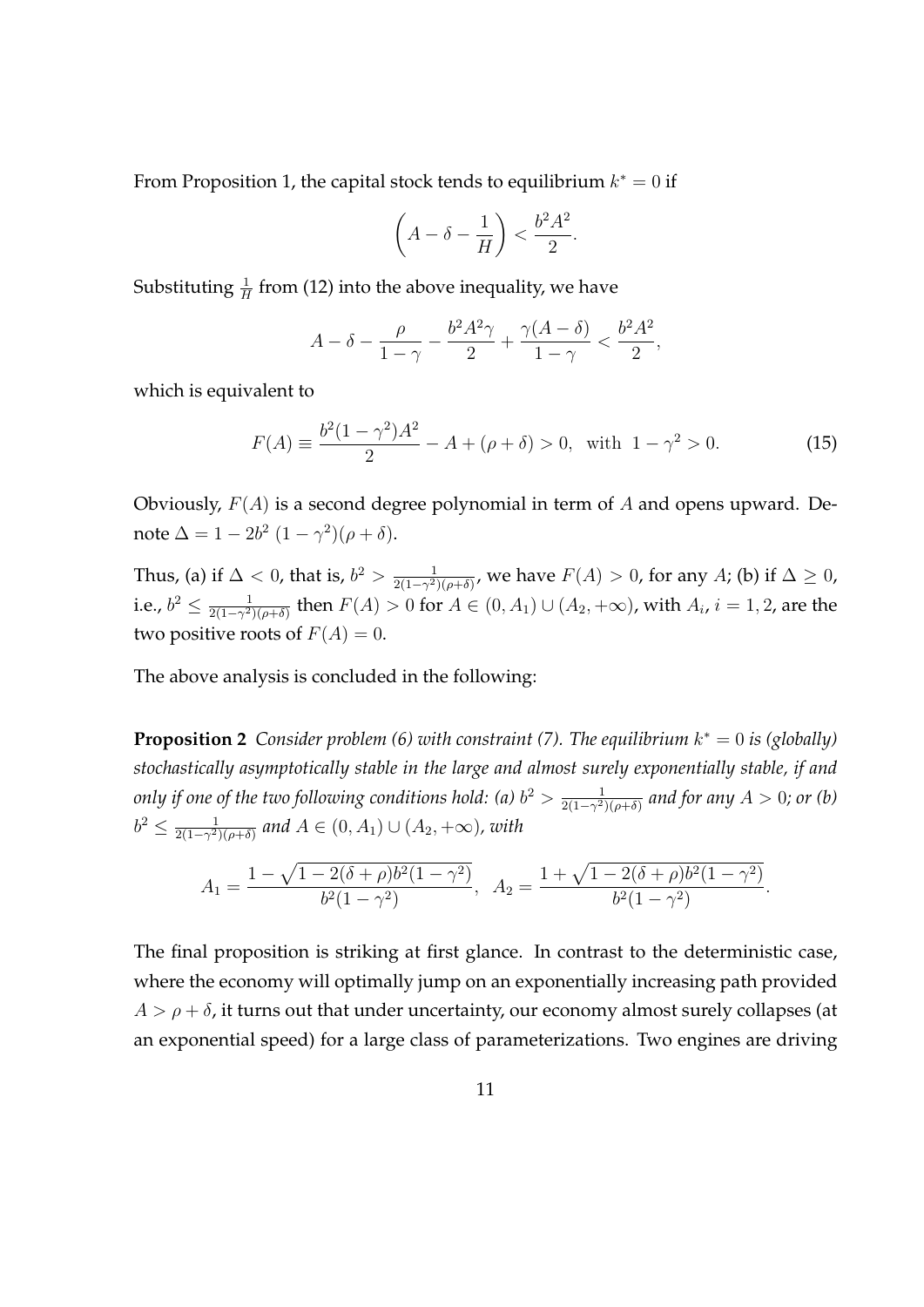this result. First, the size of uncertainty as captured by parameter *b* matters: a too large uncertainty in the sense of condition (a) of Proposition 2 will destroy the usual deterministic growth paths even if productivity is initially very high (so even if  $A >> \delta + \rho$ ). Second, since  $0 < \gamma < 1$ , we are in the typical case where uncertainty boosts contemporaneous consumption at the expense of savings and growth because the inherent income effects are dominated by the intertemporal substitution effects. In such a case, even if uncertainty is not large in the sense of condition (b) of Proposition 2, the usual deterministic growth paths are not robust to uncertainty. To understand more clearly the associated productivity values, it is interesting to come back to the parametric case considered by Steger (2005). Steger sets  $b = 1$  and  $\delta = 0$ . Then, the first part of condition (b) holds for  $\rho$  small enough. Indeed, condition  $1 \leq \frac{1}{2\rho(1-\rho)}$  $\frac{1}{2\rho(1-\gamma^2)}$  is fulfilled for  $\rho$  going to zero and given  $0 < \gamma < 1$ . The second part of condition (b) is more interesting. For *ρ* close to zero, and using elementary approximation, one can easily show that  $A_1 \approx \rho$ and  $A_2 \approx \frac{2-\rho(1-\gamma^2)}{1-\gamma^2}$  $\frac{p(1-γ)}{1-γ^2}$ . Condition (b) states that the economy collapses almost surely and at an exponential speed either if  $A < A_1$  or  $A > A_2$ . Condition  $A < A_1$ , which amounts to  $A < \rho$ , is compatible with the deterministic counterpart as exponentially increasing paths require  $A > \rho$  when  $\delta = 0$ . However,  $A > A_2$  is not since  $A_2 > \rho$  for  $\rho$  small enough: exponentially optimal increasing paths exist in the deterministic case but not in the stochastic counterpart where the economy optimally almost surely collapses. In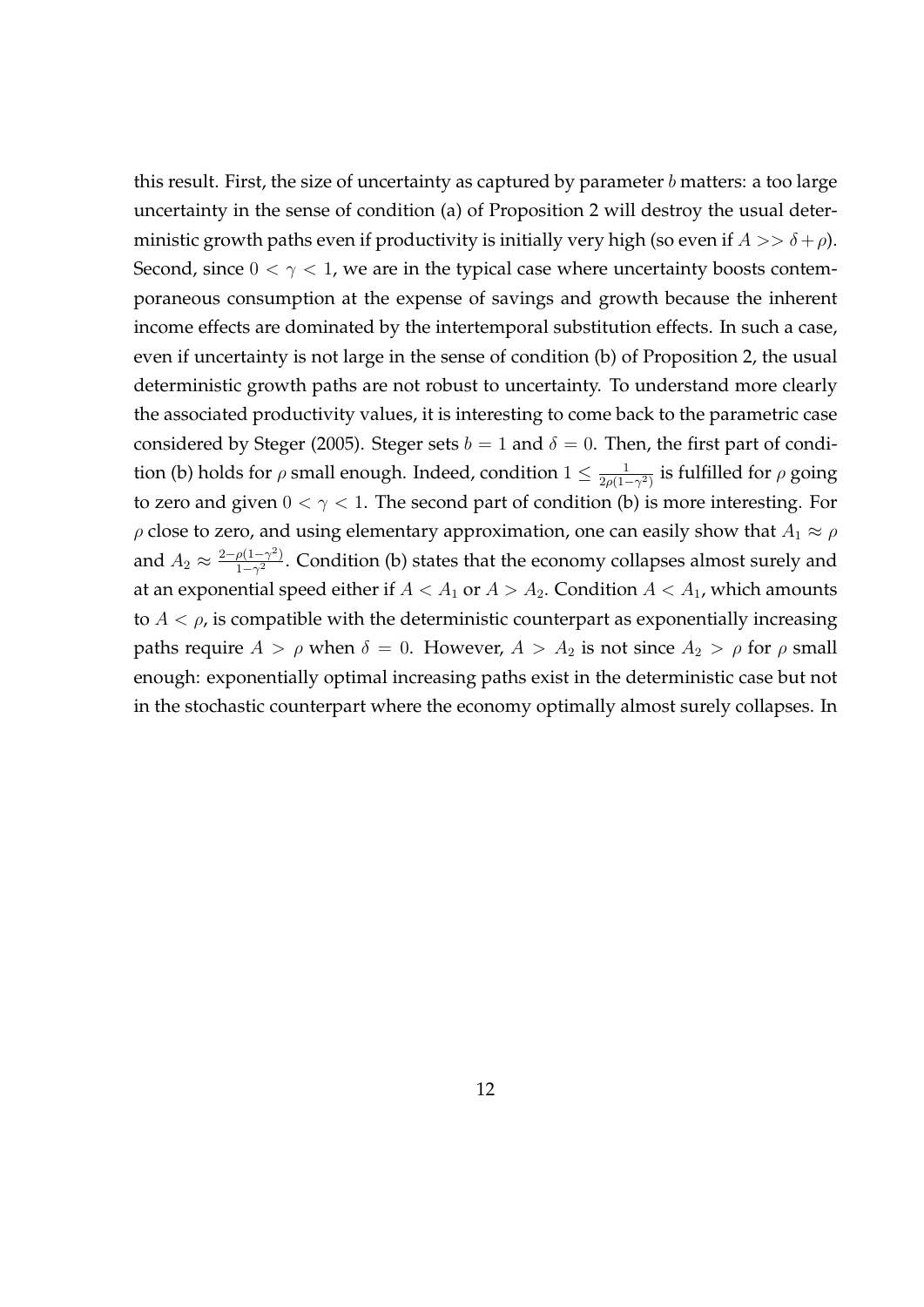such a case, balanced growth is not robust to uncertainty.<sup>4</sup>

## **4 Risk-Taking, Global Diversification and Growth**

#### **4.1 Stochastic Stability and the Definition of Mean Growth**

Obstfeld (1994) considers an *AK* version of the optimal portfolio model developed in Merton (1969). The following equation describes optimal wealth accumulation and is identical to equation [14] derived in Obstfeld  $(1994)^5$ :

$$
dW = [\omega \alpha + (1 - \omega)i - \mu]Wdt + \omega \sigma Wdz,
$$
\n(17)

where  $\alpha$ ( $>$  0) and  $i$ ( $>$  0) are the mean returns of risky capital and risk-free bonds, respectively,  $\mu$ (> 0) is the average propensity to consume out of total wealth, *z* is a Wiener process and  $\sigma^2 (\geq 0)$  is the exogenous variance of the return on risky capital .

$$
\left[ \left( A - \delta - \frac{1}{H} \right) - \frac{b^2 A^2}{2} \right] t + bAW(t) \to -\infty
$$

in probability. For any *t*, this random variable has the same distribution as

$$
Y(t) = \left[ \left( A - \delta - \frac{1}{H} \right) - \frac{b^2 A^2}{2} \right] t + bA\sqrt{t}Z; \tag{16}
$$

where *Z* is standard normal distribution. To show that  $Y(t) \to -\infty$ , it is sufficient to show that  $\frac{Y(t)}{\sqrt{t}} \to$ *−∞*. This ratio satisfies

$$
\frac{Y(t)}{\sqrt{t}} = \left[ \left( A - \delta - \frac{1}{H} \right) - \frac{b^2 A^2}{2} \right] \sqrt{t} + bA Z.
$$

If condition  $\left[ (A - \delta - \frac{1}{H}) - \frac{b^2 A^2}{2} \right]$ 2 ] *<* 0 holds, the mean of this random variable converges to *−∞* as *t →* +*∞* while the variance stays constant. Hence probability mass converges to *−∞*.

<sup>5</sup>For clarity, we use square brackets to label equations that appear in Obstfeld (1994) and round brackets for equations in this paper.

<sup>&</sup>lt;sup>4</sup>One intuitive way to understand why  $k(t)$  converges to zero as  $t \to +\infty$  is to look at convergence in probability, which is weaker than almost sure convergence used in this paper. Evidently, *k*(*t*) in (14) goes to zero in probability when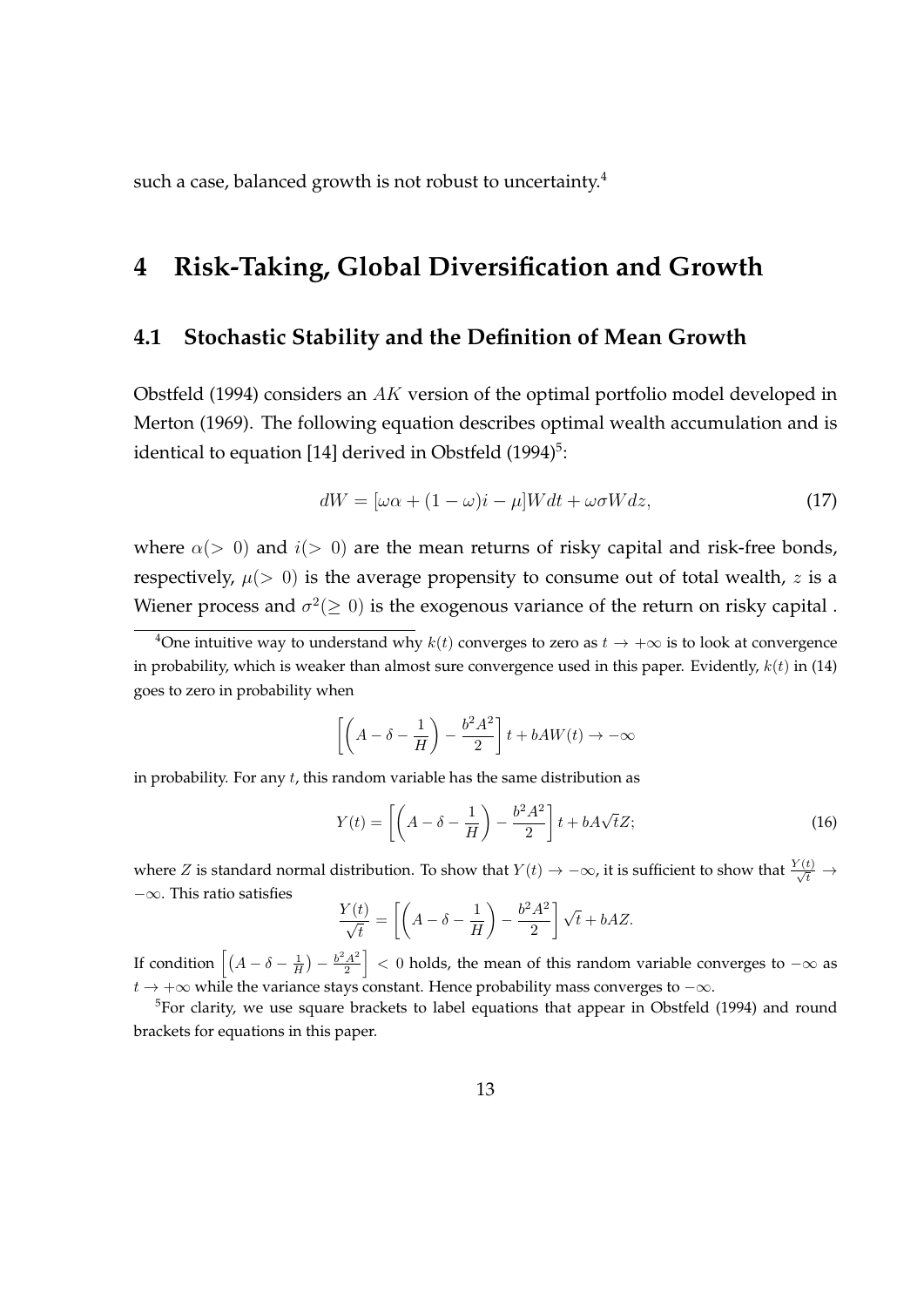In equation (17),  $\omega \in [0, 1]$ ) denotes the share of wealth invested in risky capital and its expression is given in equation [11], that is:

$$
\omega \equiv \frac{\alpha - i}{R\sigma^2} > 0. \tag{18}
$$

Two cases occur, depending on whether *ω* is smaller than or equal to one. We will refer to the first case as incomplete specialization - when the economy holds some risk-free bond - and to the second case as complete specialization - when the economy has all its wealth invested in risky capital. It is important to notice a major difference between the two configurations: when  $\omega$  < 1, Obstfeld (1994) shows that *i* equals *r*, the mean return on risk-free capital such that  $r < \alpha$ , so that a fall in exogenous risk  $\sigma^2$  always results in a portfolio shift away from risk-free capital, that is, *ω* goes up. This first case occurs when  $R\sigma^2 > \alpha - r$ , that is if (utility adjusted) risk is large enough to prevent complete specialization. If, however,  $R\sigma^2 < \alpha - r$ , specialization is complete because risk is small enough to ensure  $\omega = 1$ . In that case a fall in exogenous risk triggers a rise in risk-free return  $i = \alpha - R\sigma^2$  that compensates for the fall in  $\sigma^2$  so that the economy keeps all its wealth in risky capital and enjoys lower risk.

A straightforward application of Proposition 1 in Section 2 leads to the following lemma:

**Lemma 1 (Stochastic Stability of the Balanced-Growth Path)** *Wealth tends exponentially to infinity, along a balanced growth path, with probability one when time tends to infinity if and only if*  $\omega \alpha + (1 - \omega)i - \mu > \frac{1}{2}\omega^2 \sigma^2$ .

Obstfeld (1994) defines mean growth - *g* in his notation - as the *growth rate of average wealth*, which is given in view of equation (17) by  $\omega \alpha + (1 - \omega)i - \mu$  or, equivalently after plugging the expression of the share invested in risky capital, by  $g(\mathbf{E}[W]) = \varepsilon(i - \mathbf{E}[W])$  $\delta$ ) +  $(1+\varepsilon)(\alpha-i)^2/(2R\sigma^2)$ , where  $\varepsilon$ (> 0) is the elasticity of intertemporal substitution in consumption and *R*(*>* 0) is relative risk aversion (see equation [16] in Obstfeld, 1994). Lemma 1 shows that  $g(\mathbf{E}[W]) > 0$  is necessary but not sufficient for stochastic stability of exponential growth at a positive rate. In other words, assuming *g*(**E**[*W*]) *>* 0 would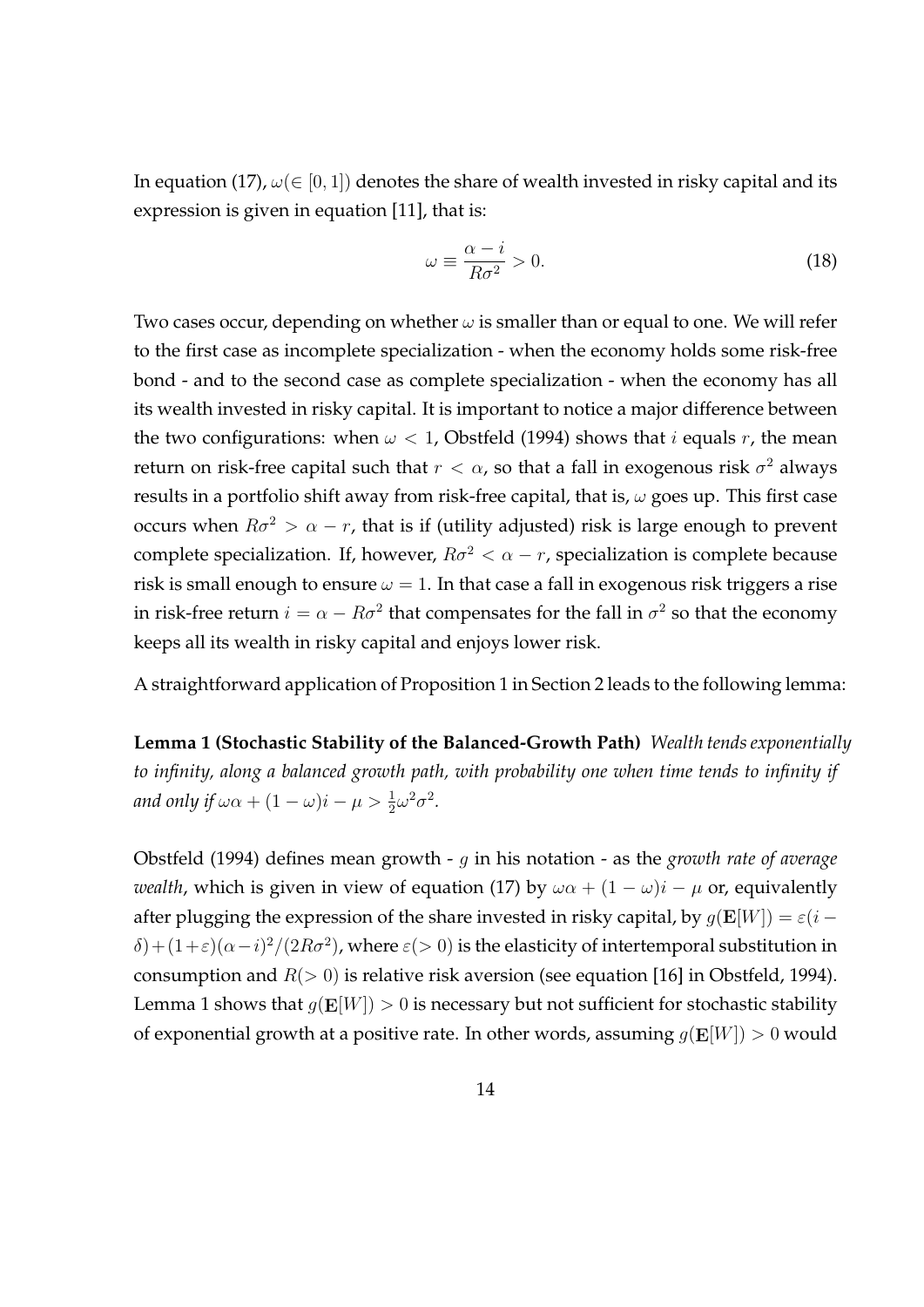result in convergence to *zero* wealth with probability one provided that  $g(\mathbf{E}[W]) < \frac{\omega^2 \sigma^2}{2}$  $rac{\sigma^2}{2}$ . This is an example of the well-known fact that noise, if big enough, can significantly alter and sometimes overturn convergence as already shown in the AK case above (Section 3).

Lemma 1 therefore suggests that mean growth should be defined as the *average of the*  $\alpha$  *wealth growth rate*<sup>6</sup>, that is,  $\mathbf{E}[g(W)] \equiv \omega \alpha + (1-\omega)i - \mu - \frac{1}{2}$  $\frac{1}{2}\omega^2\sigma^2$  which can be simplified, using the expression of  $\omega$  in (18), to:

$$
\mathbf{E}[g(W)] = \varepsilon(i-\delta) + \frac{(\alpha - i)^2}{2R\sigma^2} \left(1 + \varepsilon - \frac{1}{R}\right)
$$
(19)

where  $\delta > 0$  is the subjective rate of time preference. A few comments are in order. Because wealth is assumed to be log-normally distributed, the property that  $\mathbf{E}[g(W)] <$  $g(\mathbf{E}[W])$  follows, of course, from Jensen's inequality: the expected value of the log of wealth is smaller than the log of expected wealth and a similar inequality applies to their derivatives with respect to time. More importantly, one goes from the first definition of mean growth, used by Obstfeld (1994), to the second, more appropriate, one by subtracting half of the (endogenous) variance of wealth, that is,  $(\alpha - i)^2/(2R^2\sigma^2)$ , hence the additional term *−*1*/R* in equation (19). Therefore, comparative statics results are expected to be very different, as we show next.

#### **4.2 Comparative Statics of Mean Growth**

Straightforward computations lead to the following main result of this note.

**Proposition 3 (Comparative Statics of Mean Growth)** *The dynamics of wealth accumulation defined in equation (17) has two regimes:*

(*i*) *if*  $R\sigma^2 > \alpha - r$  (incomplete specialization): the average growth rate  $\mathbf{E}[g(W)]$  *is a decreasing* 

<sup>&</sup>lt;sup>6</sup>In fact, Obstfeld (1994) uses later in his paper this notion for measurement purpose, e.g. in page 1321, although not for the comparative statics analysis developed at the outset.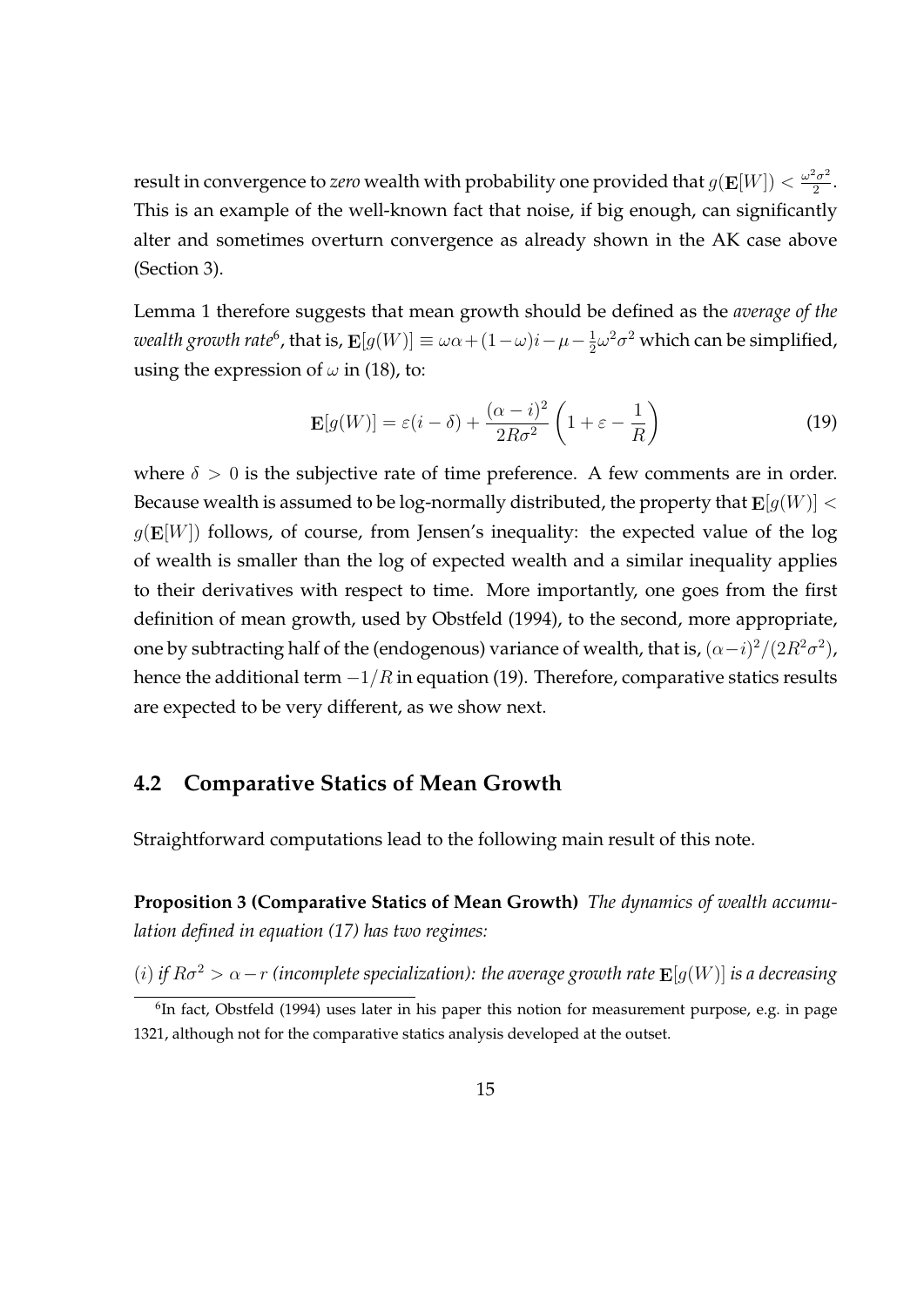function of exogenous risk  $\sigma^2$  if and only if  $R(1+\varepsilon)>1$ , that is, for large values of either risk *aversion or of the intertemporal substitution elasticity.*

 $(iii)$  *if*  $\alpha - r > R\sigma^2$  (complete specialization): the average growth rate  $\mathbf{E}[g(W)]$  *is a decreasing function of exogenous risk σ* 2 *if and only if R*(1 *− ε*) *<* 1*, that is, for small values of risk aversion and large values for the intertemporal substitution elasticity.*

Not surprisingly, comparing Proposition 3 and results in Obstfeld (p. 1315, 1994) shows important differences. As shown in case (*i*) of Proposition 3, incomplete specialization results in larger growth when exogenous risk falls down only for large enough values of either risk aversion or of the intertemporal substitution elasticity. In contrast, Obstfeld (1994) claims that a portfolio shift unambiguously improves growth, independent of *R* and *ε*. When the correct definition of mean growth is used, this is no longer true. In addition, case (*ii*) of Proposition 3 shows that the results obtained by Obstfeld (1994) for complete specialization can be overturned under reasonable assumptions on parameters. A striking example is the case of unitary intertemporal substitution elasticity, that is,  $\varepsilon = 1$ . Whereas this case implies that the growth rate of average wealth is independent of exogenous risk in Obstfeld (1994) (see his equation [17]), case (*ii*) in Proposition 3 shows that the average growth rate is in fact a decreasing function of exogenous risk for all values of risk aversion. This property suggests that international financial integration is likely to boost growth in economies that invest all their wealth in risky capital.

More generally, conditions ensuring that a fall in exogenous risk boosts growth for both complete and incomplete specialization become clearer under the assumption that the intertemporal substitution elasticity is smaller than one, which seems to accord better with empirical measures. Remember that in Obstfeld (1994), in this case growth unambiguously goes up under incomplete specialization whereas growth *slows down* in specialized economies, following financial integration. In contrast, Proposition 3 shows that using the correct definition of mean growth delivers a more contrasted picture: when  $\varepsilon$  < 1, a fall in exogenous risk leads to an increase in mean growth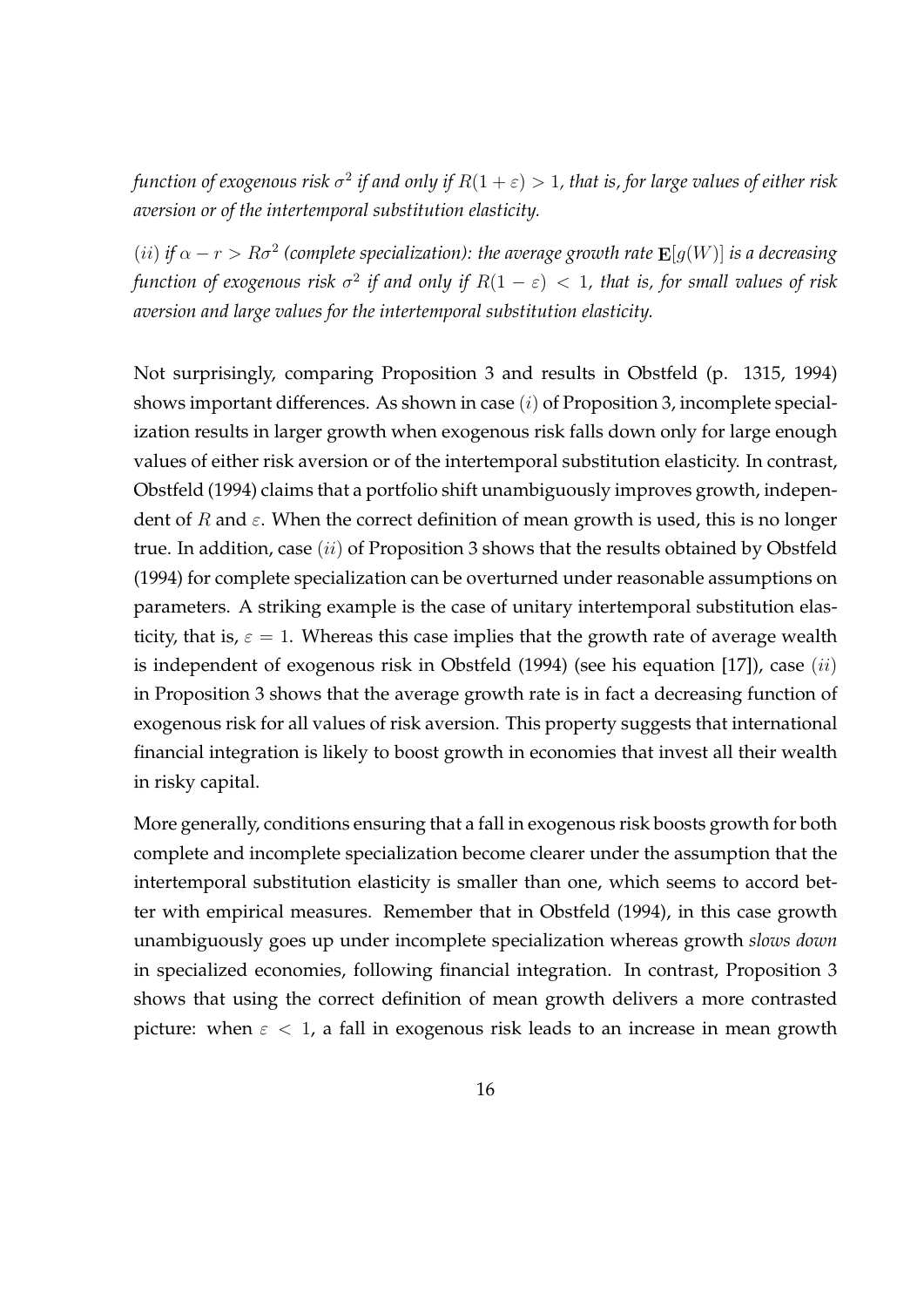provided that relative risk aversion takes on moderate values, that is, if and only if  $1/(1 - \varepsilon) > R > 1/(1 + \varepsilon)$ . For example, the latter inequalities are met when  $R = 1$ . The bottom line is that because it leads to smaller exogenous risk, financial integration is expected to improve mean growth for both complete and incomplete specialization under reasonable parameter values.

So as to clarify the intuition behind the striking differences with results reported in Obstfeld (1994), we now focus on the case such that  $\varepsilon = 1$ , which leads to the well-known result that the average propensity to consume out of total wealth is then given by the impatience rate, that is,  $\mu = \delta$ . This assumption neutralizes the effect of exogenous risk on the consumption-wealth ratio, which has been described in earlier papers and in Obstfeld (1994) in particular. We now explain how a fall in exogenous risk affects mean growth. Again, two cases arise depending on the level of exogenous risk.

(*i*) if  $R\sigma^2 > \alpha - r$ , specialization is incomplete because exogenous risk is so large that the economy holds some risk-free capital (that is,  $\omega$  < 1). It follows that the risk-free interest rate  $i = r$  and that the expression for mean growth simplifies to:

$$
\mathbf{E}[g(W)] = r - \delta + \frac{(\alpha - i)^2}{R\sigma^2} - \frac{(\alpha - i)^2}{2R^2\sigma^2}
$$
 (20)  
mean return effect variance effect

The expression for mean growth in equation (20) reveals that two conflicting effects are at work. The return effect is such that a fall in exogenous risk  $\sigma^2$  boosts welfare growth because, as shown by Obstfeld (1994), the portfolio shift away from risk-free capital increases growth under the assumption that risky capital has a larger mean return than risk-free capital. However, although ignored by Obstfeld (1994), a variance effect also materializes, essentially because a larger share in the risky asset implies that the endogenous variance of wealth goes *up* when exogenous risk goes down. Stochastic stability of the balanced-growth path requires the variance effect to be not too large but such a condition does not exclude that mean growth be a decreasing function of exogenous risk, then overturning Obstfeld's result, if risk aversion is less than one half.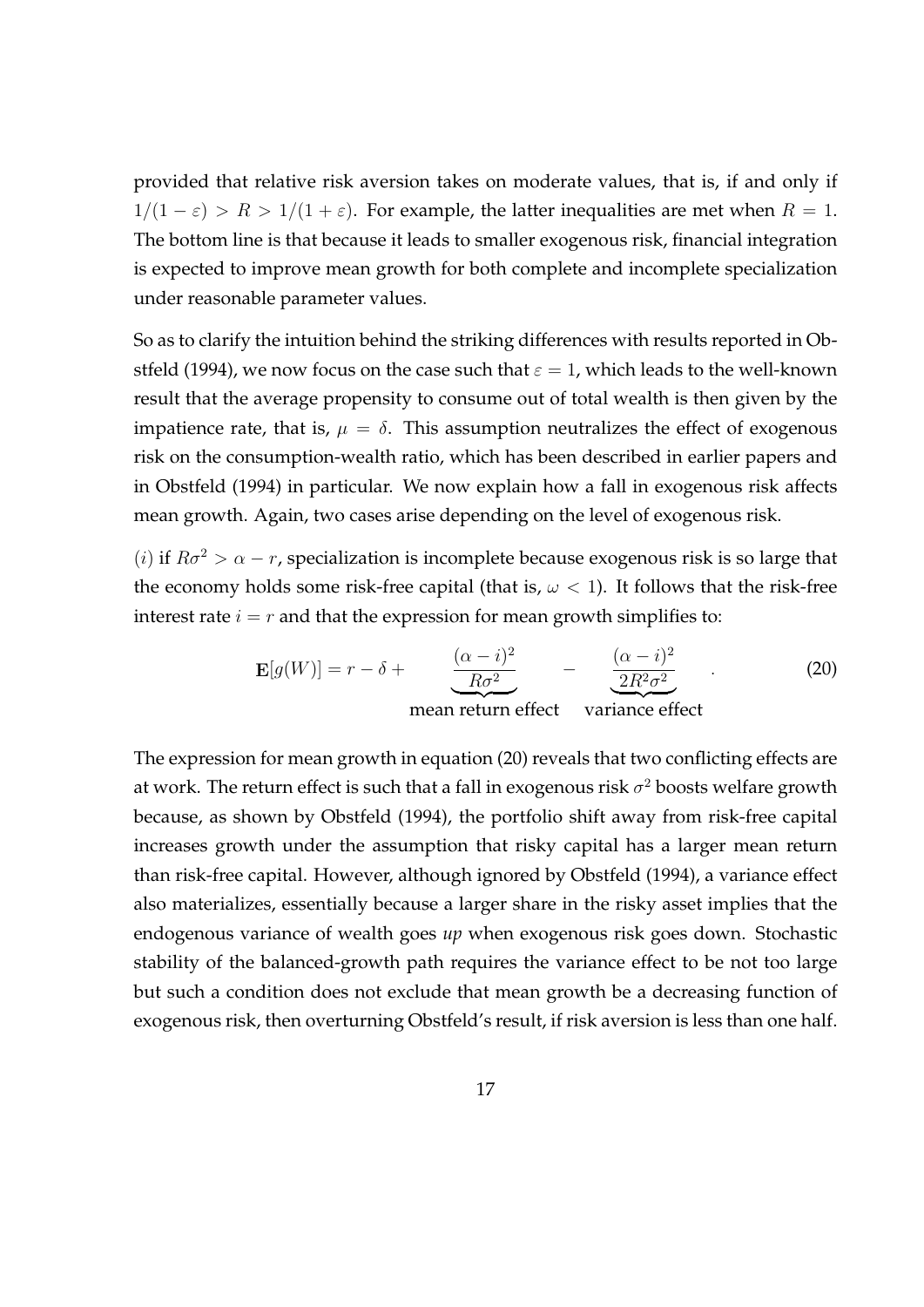(*ii*) if  $\alpha - r > R\sigma^2$ , specialization is complete ( $\omega = 1$ ). It follows that the risk-free interest rate adjusts to ensure  $i = \alpha - R\sigma^2 > r$  and that the expression for mean growth simplifies to:

$$
\mathbf{E}[g(W)] = \alpha - \delta - \underbrace{\frac{\sigma^2}{2}}_{\text{variance effect}} \tag{21}
$$

Equation (21) makes clear what happens when specialization is complete. In contrast to case (*i*), there is no return effect because the economy already benefits from full specialization so that a fall in  $\sigma^2$  has no effect on the mean return - there is no portfolio shift. However, a variance effect still occurs but it now has an opposite effect on mean growth compared to case (*i*). This is because the endogenous variance of wealth now goes *down* when exogenous risk goes down, as the risk-free return goes up to ensure that specialization remains complete in the face of a fall in risk. Quite interestingly, an analysis based on the alternative but misleading notion of mean growth, as in Obstfeld (1994), predicts that growth is not affected by such a fall in risk.

Relaxing the assumption that  $\varepsilon = 1$  delivers similar intuitions. In case (*i*) the return effect dominates the variance effect so that a fall in exogenous risk fosters growth if and only if risk aversion is large enough. In case (*ii*) there is no return effect and the variance effect, now working in opposite direction, implies that growth improves after a fall in exogenous risk only if risk aversion is not too large when the intertemporal substitution elasticity is smaller than unity. In other words, our results about specialized economies accord with the well-documented trade-off between growth and volatility under reasonable assumptions about attitudes toward risk, for example if relative risk aversion equals one. In contrast, incomplete specialization leads to a positive relationship between the mean growth and variance of wealth under unitary risk aversion. Overall these results suggest that taking into account the variance effect on mean growth, which has been ignored by Obstfeld (1994), yields the prediction that the effects of financial integration on economies that specialize in risky capital do not qualitatively differ from those on economies that hold some risk-free capital if reasonable parameter values are assigned to risk aversion and intertemporal substitution.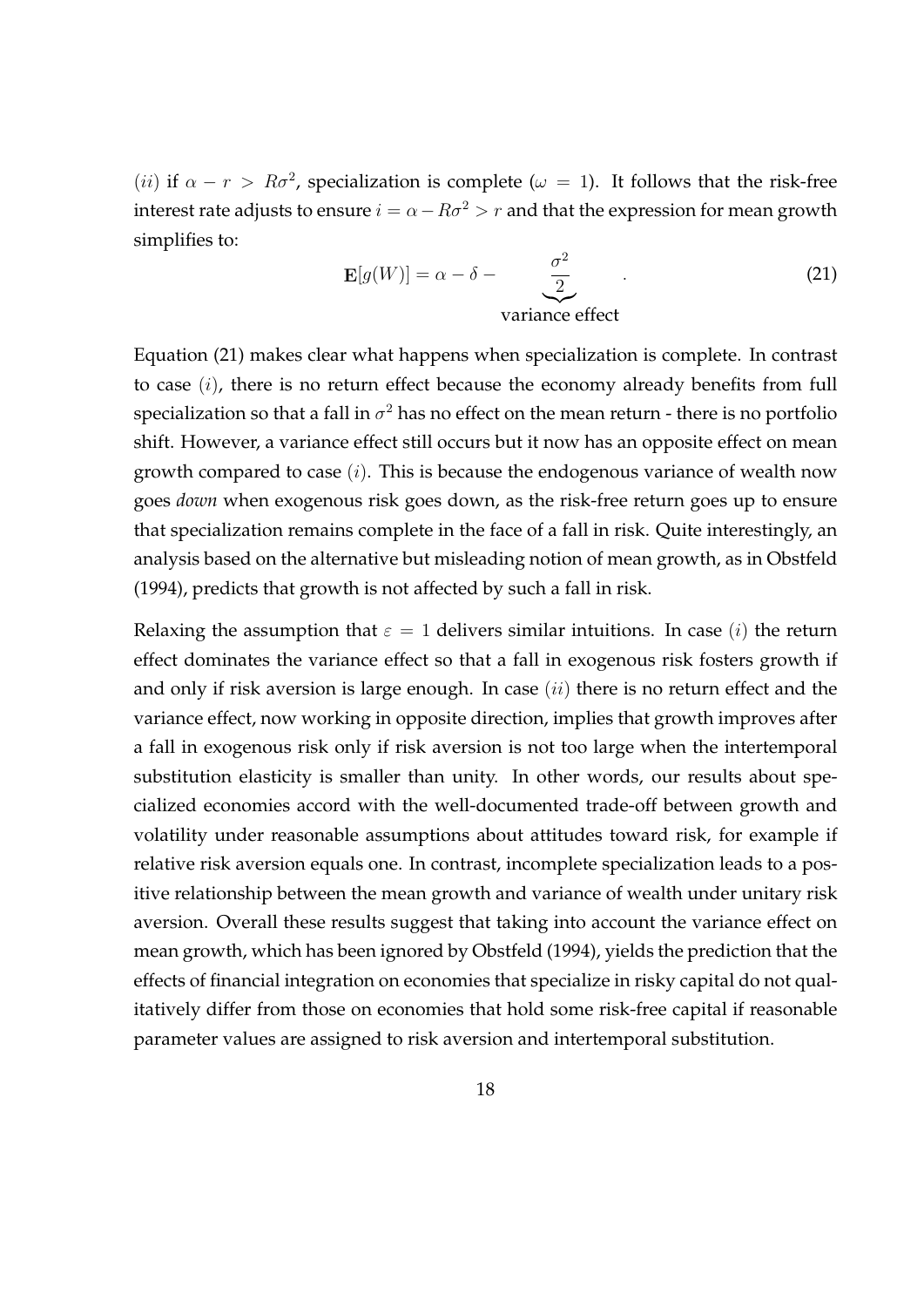To make the comparison even more transparent, we now reproduce and extend in Table 1 a numerical example given in Obstfeld (1994). More precisely, Table 1 starts with the Example 1 that is presented in pages 1318-1319 of Obstfeld (1994) and that assumes  $R = 4$  and  $\varepsilon = 1/2$  in particular. Table 1 compares the magnitudes of both definitions of mean growth under this parameterization and also, for robustness purpose, when  $R = 1$  while all other parameter values are unchanged.

Table 1. Numerical Values of **E**[*g*(*W*)] in Left Panel and *g*(**E**[*W*]) in Right Panel

|                                   | $R = 4   R = 1$     |  |                                                 | $R = 4   R = 1$     |  |
|-----------------------------------|---------------------|--|-------------------------------------------------|---------------------|--|
| Autarky                           | $1.41\%$   $1.25\%$ |  | Autarky                                         | $1.69\%$   $1.75\%$ |  |
| Integration   $1.75\%$   $1.38\%$ |                     |  | Integration $\parallel$ 2.00% $\parallel$ 1.63% |                     |  |

In line with the analytical characterization outlined above, comparing both panels in Table 1 confirms that the mean growth rate of wealth is lower than the growth rate of mean wealth. More interestingly, comparing the rightmost columns of both panels reveals that, when  $R = 1$ , the conclusion regarding growth that is obtained by Obstfeld (1994) is overturned when the appropriate concept of mean growth is adopted. In fact, while the right panel predicts that growth falls (by about 12 basis points) after integration in the case of full specialization, it turns out that growth actually *goes up* (by about 13 basis points) as depicted in the left panel that uses the appropriate definition of mean growth. Let us stress that although welfare computations reported in Obstfeld (1994) are not altered at all by stability considerations, the examples in Table 1 further confirm that different comparative statics properties obtain when the stability-related concept of mean growth is used, as it should be. Aside from theoretical concerns, this is also relevant for empirical research, which typically aims at measuring the growth gains from international financial integration.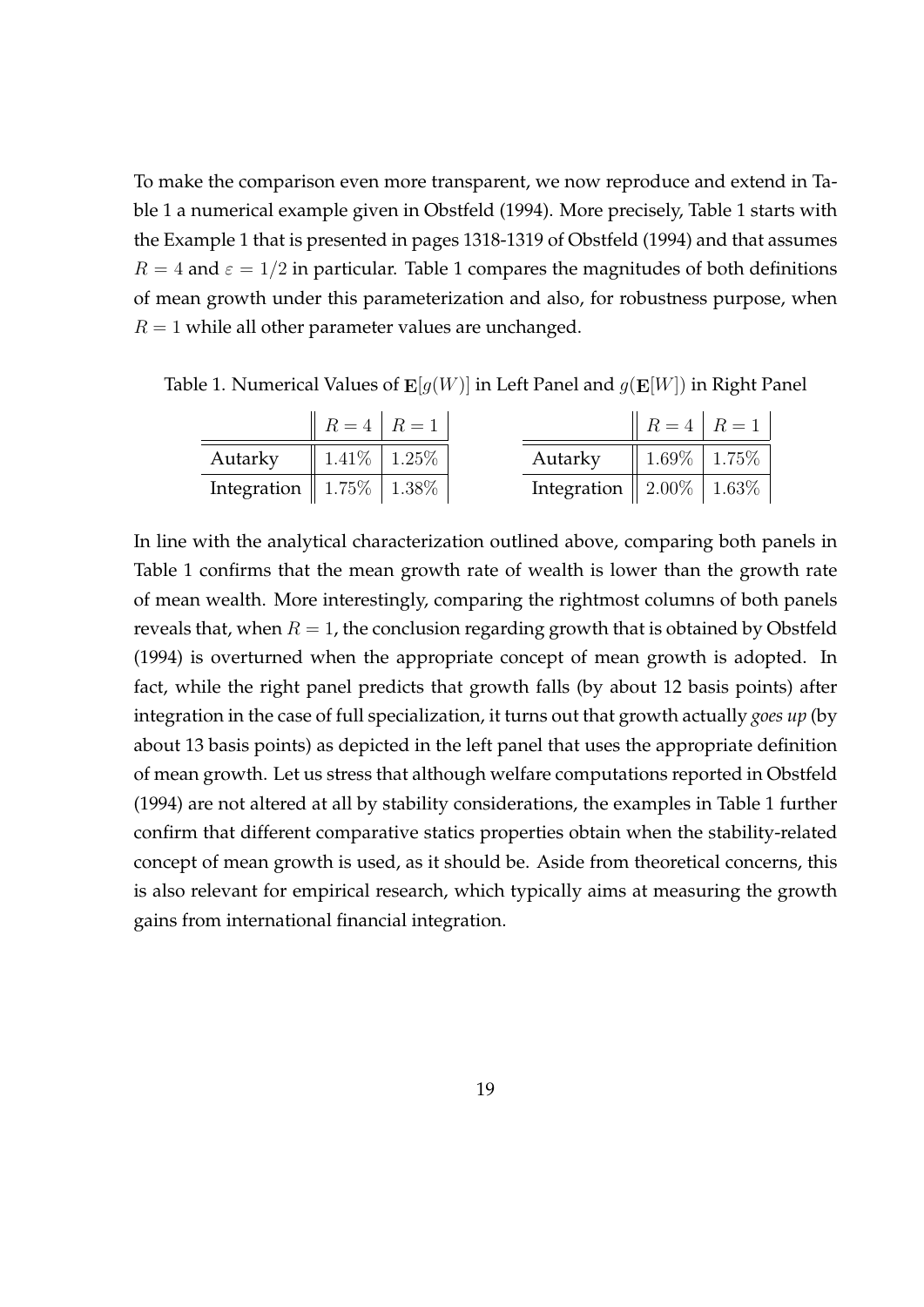### **5 Conclusion**

The economic literature is extremely scarce on the stability of stochastic endogenous growth models in contrast to the neoclassical growth model. This paper presents a simple mathematical apparatus to appraise this task in continuous time settings. We show why stability of balanced growth paths inherent in the AK-like growth models need not be robust to uncertainty, the key mathematical mechanism behind being the stabilizing properties of stochastic noise. We notably argue that accounting for stochastic stability is most important in practice, and we illustrate this by revisiting the seminal global diversification model due to Obstfled (1994). Concretely, we show, by way of analytical results and numerical examples, that the comparative statics results derived in Obstfeld (1994) are misleading because they are based on an inappropriate notion of mean growth: conditions ensuring that the exponential balanced-growth path is stable, in the stochastic sense, reveal that mean growth should be defined as the average growth rate of wealth, as opposed to the growth rate of average wealth. With such a definition in hand, international financial integration leads to very different comparative statics results and that it is much more likely to boost growth, both for fully specialized economies that invest all their wealth in risky capital and for economies that hold some risk-free capital.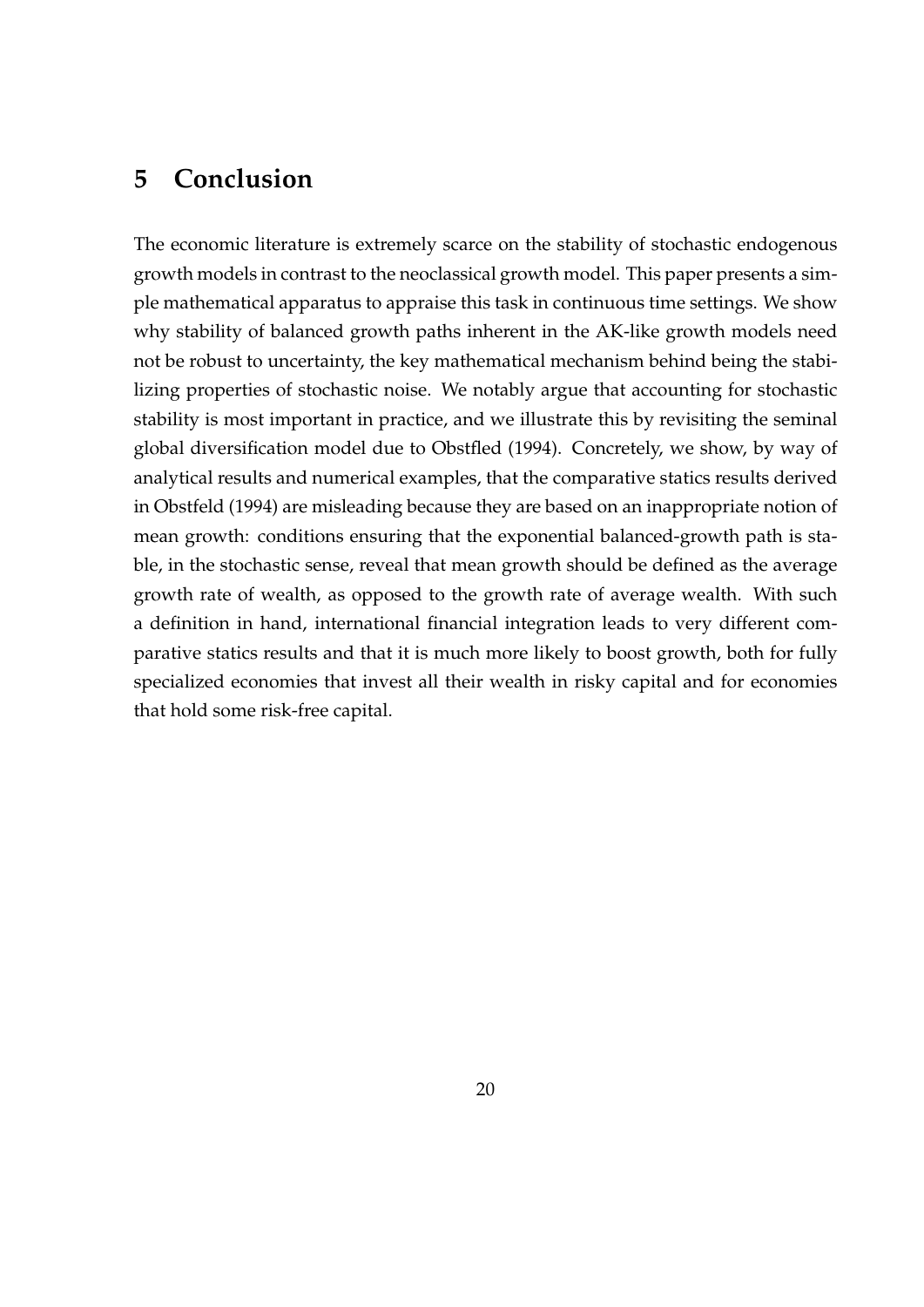## **References**

- [1] Acemoglu D. (2009). *Introduction to Modern Economic Growth*. Princeton University Press.
- [2] Appleby J., X. Mao and A. Rodkina (2008). *Stabilization and destabilization of nonlinear differential equations by noise*. Automatic Control, IEEE Transactions on 53 (3), 683-691.
- [3] Barro R. and X. Sala-i-Martin (1995). *Economic Growth*. The MIT Press, England.
- [4] Boucekkine R., Fabbri, G. and Pintus, P.( 2014). *Growth and financial liberalization under capital collateral constraints: The striking case of the stochastic AK model with CARA preferences*, Economics Letters, 122(2), pages 303-307.
- [5] Brock W. and L. Mirman (1972 ). *Optimal economic gowth and uncertainty: The discounted case*. Journal of Economic Theory, 4, 479-513.
- [6] Hek P. (1999). *On endogenous growth under uncertainty*. International Economic Review. 40(3), 727-744.
- [7] Jones L. and R. Manuelli (2005). *Neoclassical models of endogenous growth: the effects of fiscal policy, innovation and fluctuation*. Chapter 1 in *Handbook of Economic Growth*, Edited by P. Aghion and S. Ddurlauf. Elsevier, North-Holland.
- [8] Kamihigashi T. (2006). *Almost sure convergence to zero in stochastic growth models*. Ecnomic Theory, 29, 231-237.
- [9] Khasminskii R. (2012). *Stochastic Stability of Differential Equations*. Completely Revised and enlarged 2nd edition, Springer. 1st English ed. published under R.Z. Has'minskii, by Sijthoff and Noordhoff, Netherlands, (1980).
- [10] Mao X. (2011). *Stochastic Diferential Equations and Applications*, Second Edition, Woodhead Publishing, Cambridge, UK.